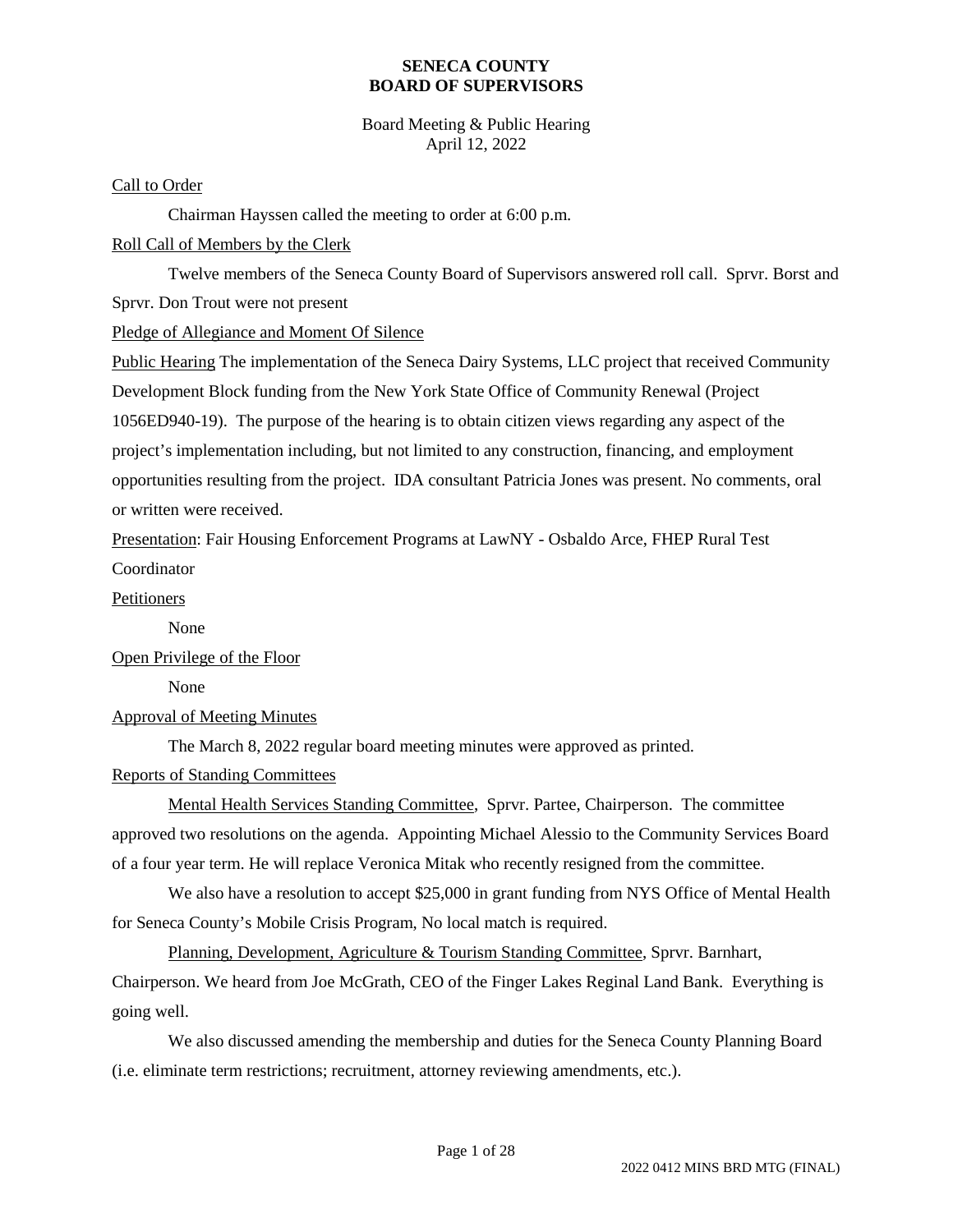Board Meeting & Public Hearing April 12, 2022

There is a resolution to for a lease agreement with FLX Hanger, the new owners of the hangar structure. Milt vonHahmann was the previous owner. FLX Hanger is amenable to continued operation of the aircraft maintenance company, Finger Lakes Wing and Rotor, with the proposed sale, the County's existing land lease with West Wind Hangars will be assigned to and assumed by FLX Hangar, LLC.

June 2022 is the month to submit applications to be included in the Agricultural District. The Agricultural Enhancement Board will take the lead on implementing the Agricultural and Farmland Enhancement Plan; and the AEB will develop a page for the county website

The month of April 2022 is Fair Housing Month. This year marks the 54th anniversary of the passage of the U.S. Fair Housing Law, Title VIII of the Civil Rights Act of 1968, as amended, which enunciates a national policy of Fair Housing without regard to race, color, religion, sex, handicap, familial status, and national origin. The State of New York adds: creed, disability, marital status, age, blindness, hearing impairment, use of a hearing service or guide dog, sexual orientation, military status, and domestic violence victim.

Under New Business there is a resolution appointing Ben Guthrie and Ralph Lott to the IDA Board for a term of 6 years.

Personnel Standing Committee, Sprvr. Ferrara, Chairperson. The committee approved refilling several vacant positions. There are three Motor Equipment Operator (MEO) Heavy positions in the Highway Department.; one Code Enforcement Officer position; one Registered Professional Nurse position; and one Deputy Sheriff position

There are two positions that have been open and are difficult to fill due to the offered starting salary. Two qualitied candidates declined the positon of Assistant District Attorney and the Sheriff is trying to fill the position of Jail Nurse. We have two resolutions, one is pending under New Business, to authorize a higher starting rate for both of these position in an effort to find qualitied candidates.

We have three proposed reclassifications. Two are in the Mental Health Services Department. The position of Psychiatric Social Worker (PSW) reclassified to Psychiatric Social Worker II (PSWII). The employee earned their degree, allowing a higher billable rate. The other position is reclassifying a Mental Health Clinical Therapist to a Psychiatric Social Worker II. In the Department of Real Property Tax there is a vacancy for a RP Tax Aide; the RPT Director is seeking to reclassify the position to a Staff Resource Assistant.

There is a resolution on the agenda that will authorize a Grade increase for the position Director of Real Property Tax Services I to Grade 6 as recommended by Public Sector HR Consultants and the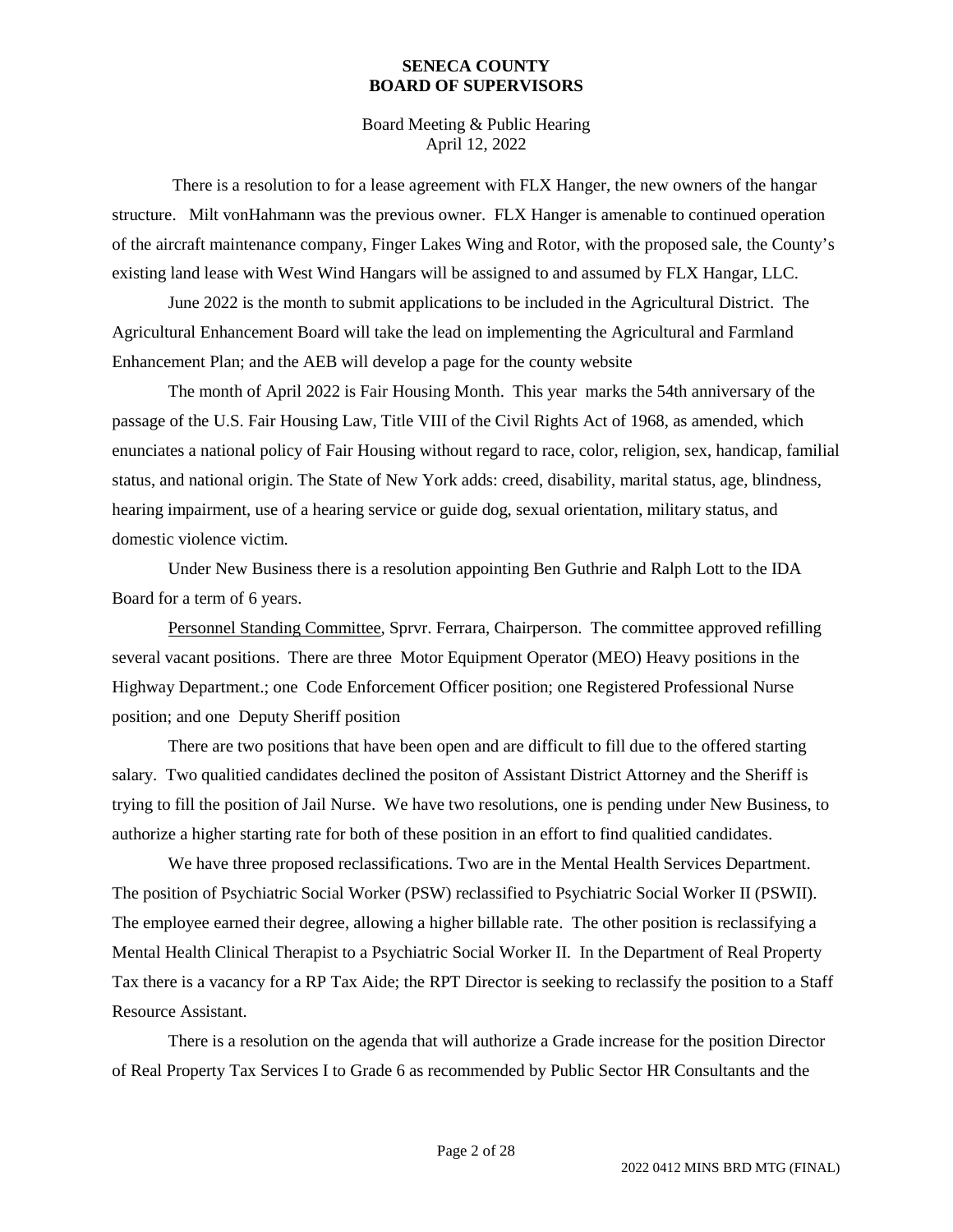Board Meeting & Public Hearing April 12, 2022

Personnel Officer. The current employee would be moved to Grade 6, Step 5 on the Salary Management Schedule.

Personnel Officer Laura Granger reviewed the county Policy #101.201 - Refilling Vacant Positions. She reformatted the policy in an effort to streamline the process and make it more user friendly and maintain consistency when hiring staff.

Water & Sewer Treatment Management & Operations Standing Committee, Sprvr. Hayes, Chairperson. The Water & Sewer Authority study is underway with MRB; contracts with YAWS and Village of Waterloo are going well; Hillside plant discussion: The facilities are being monitored once a week; Discussion with Earl Martin to take ownership are pending because Don Cardinal of DEC said privately owned septic systems require costly upgrades which Mr. Martin may not wish to undertake; and the camera inspection at Willard is competed.

Indian Affairs Standing Committee, Sprvr. Shipley, Chairperson. County Attorney Ettman reported on the NAA&G Standing Committee meeting at NYSAC; the news has reported altercations among cannabis distribution along the border of Canada / USA, of which the State and Feds seem to

Government Operations Standing Committee, Sprvr. Jeffrey Trout. A resolution to amend the Seneca County Grant Administration Policy No. 201.101 to allow for consideration of grant applications that require no match and that are time sensitive.

Environmental Affairs Standing Committee, Sprvr. Kronenwetter, Chairperson. The first training for Septic Inspection was held on March 23. A discussion ensued about granting waivers for an inspection for property owners who expect to be connected to public sewer in a few years. The current law has a grievance process in place to address such a concern.

The 9 Element Seneca Lake Plan is coming to fruition. It is primarily focused on Seneca Lake but it affects all the Finger Lakes.

Soil and Water Conservation District grants with in-kind local match have been awarded to improve drainage and run-off on farmland.

Human Services Standing Committee, Sprvr. Enslow, Chairperson. National Child Abuse Prevention Month is April 2022, when greater awareness is raised of the problem of child abuse. Seneca County recognizes the importance of families and communities to prevent child abuse and neglect and promote the social and emotional well-being of children and families. It is the moral responsibility of all individuals to report suspected acts of abuse, both physical and emotional, to the State Central Register for Child Abuse and Maltreatment (1-800-342-3720).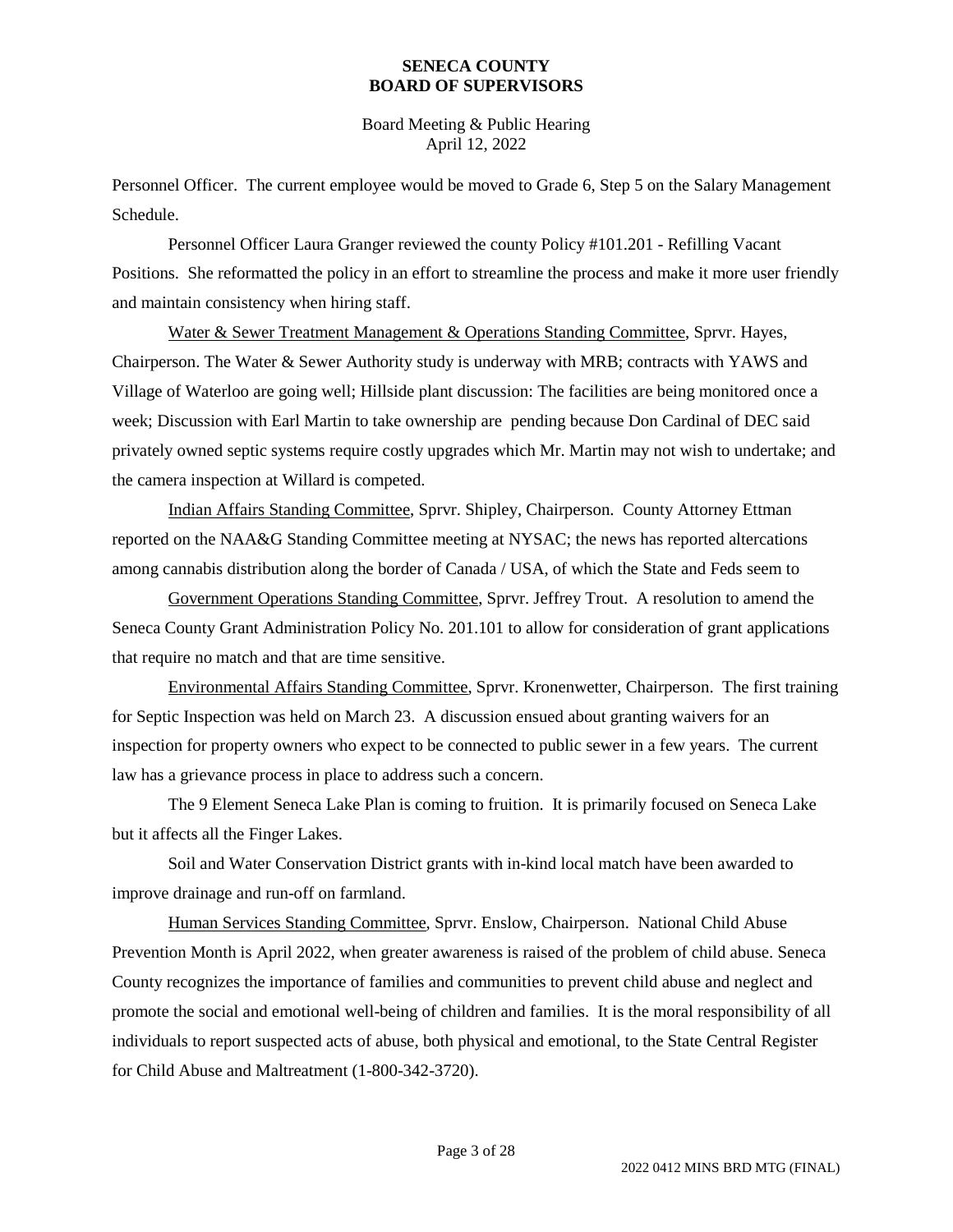Board Meeting & Public Hearing April 12, 2022

Public Works Standing Committee, Sprvr. Kronenwetter, Vice-Chairperson. Other than the resolutions under Public Works on tonight's agenda, there is an item under New Business authorizing the solicitation of bids for Phase III renovations to the DHS department.

Finance, Assessment & Insurance Standing Committee, Sprvr. Reynolds, Chairperson. A resolution authorizing the county to extend tax rolls and bills for the villages; a resolution supporting state legislation to allow a property tax exemption for volunteer firefighters and ambulance workers to the extent of ten percent; and we have a resolution authorizing the Finance Department to make amendments to the 2021 Seneca County Budget.

#### Report of Special Committees

Broadband Committee, Sprvr. Partee. The Committee met with representatives from OTTC regrading fiber network. Response rate on the Broadband survey for Seneca County is 3.25. Our goal is 5% response rate. Sprvrs. Hayes and Partee were on Fingerlakes1.com podcast to advertise to the public the need to respond to the broadband survey. The county website has the survey posted, recommended the Towns follow suite. (How is Your Internet, a survey developed in response to NYS Notice of Public Hearing in the Matter No. 21-02182, The Commission's Broadband Study and Mapping pursuant to the Broadband Connectivity Act. The survey is being widely promoted throughout Seneca County and available at www.senecacountybroadband.com.

#### Chairman's Remarks

None

## County Manager's Remarks

None

#### County Attorney's Remarks

None

## Communications:

38. From Erin Peruzzini, District Manager, Seneca County Soil & Water Conservation District, notice of a workshop meeting titled, "Capitalizing on Your Land Resources", hosted by local conservation agencies, to review the services that are offered to landowners and agricultural producers.

39. From Roxanna Johnston, Vice-Chair, Cayuga Watershed Intermunicipal Organization, email notification dated March 30, 2022, to contact Governor Hochul immediately and urge her to block the cryptocurrency mining power plant, Greenidge, located on Seneca Lake, from receiving an air quality permit on Seneca Lake from burning fracked gas for cryptocurrency mining. Deadline for permit is March 31, 2022.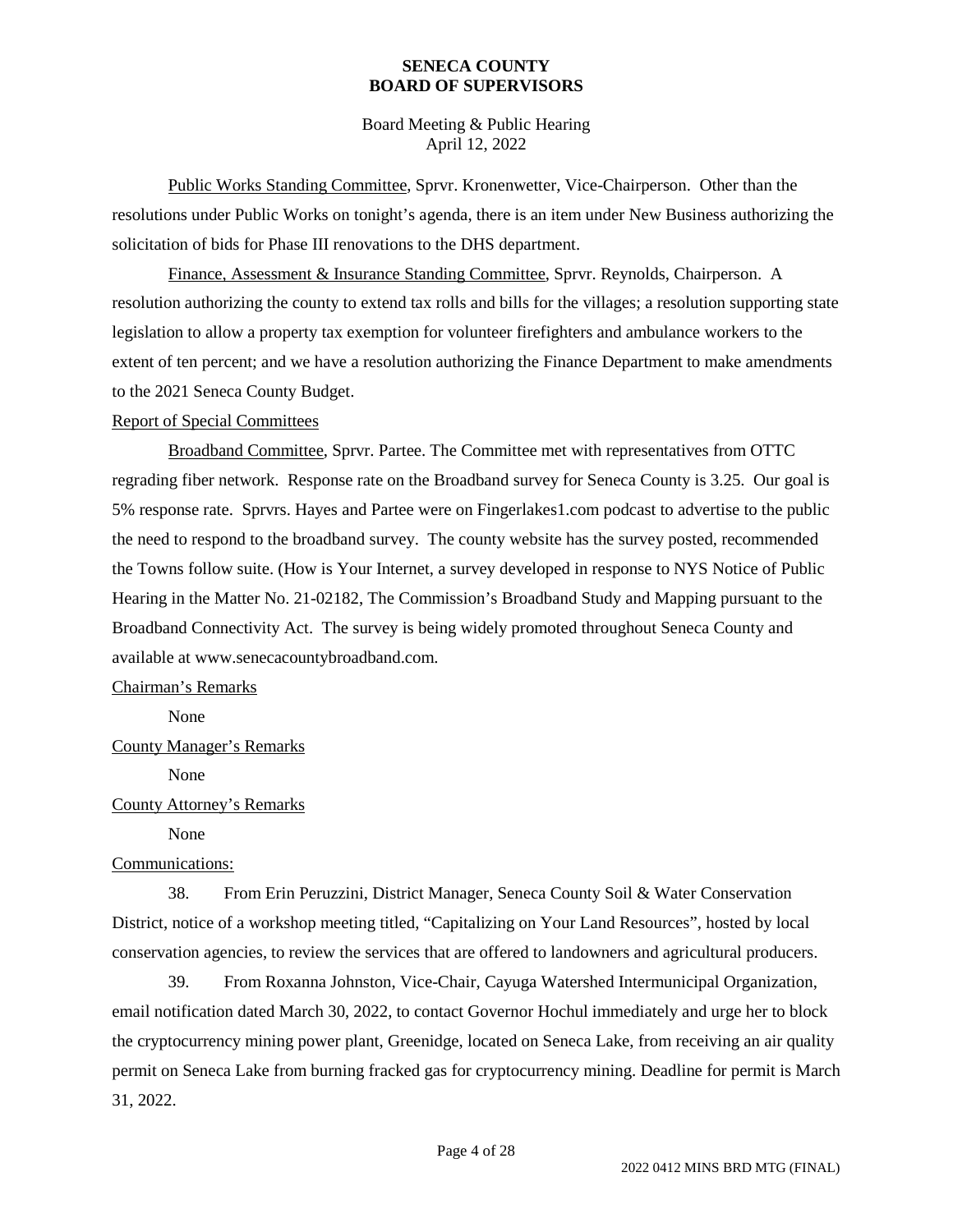Board Meeting & Public Hearing April 12, 2022

40. From NYS Division of Homeland Security and Emergency Services (DHSES), notification of the FY2020 Cyber Security Grant (\$50,000), to enhance the ability to identify, protect, detect, respond to and recover from cyber incidents as well as enhance the cyber security posture of government organizations; application deadline May 5, 2022.

41. From NYS Division of Homeland Security and Emergency Services (DHSES), notification of the FY2020 HazMat Grant Program, regional allocation for Seneca County is \$110,600; application deadline May 5, 2022.

42. From Pathway Home, a comfort Care home, a thank you letter dated March 29, 2022 for the 2022 county funding in the amount of \$5,000.

43. A copy of the Unaudited Financial report for Year End 2021, Seneca County NY.

44. A copy of Cayuga Lake Watershed Intermunicipal Organization (CWIO) February 23, 2022 meeting minutes.

45. A copy of Seneca County Community Services Board January 18, 2022 meeting; and February 115, 2022 meeting minutes.

46. A copy of Seneca County Board of Health January 19, 2022 meeting; and March 16, 2022 meeting minutes.

47. A copy of the Empire State Broadband Assessment Survey.

# RESOLUTIONS & MOTIONS

# **BOARD OF SUPERVISORS EXTENDS TAX ROLLS AND BILLS FOR VILLAGES**

RESOLUTION NO. 88-22, motion by Sprvr. Reynolds, second by Sprvr. Hayes and adopted.

WHEREAS, Seneca County has for the past several years extended rolls and tax bills for the villages within the County; and

WHEREAS, the villages are desirous of continuing this service for 2022; and

WHEREAS, it would be in the best interest of the County and Villages to continue the service;

and

WHEREAS, the Finance, Assessment and Insurance Standing Committee reviewed and approved this resolution on March 22, 2022; now, therefore be it

RESOLVED, that the Seneca County Manager after review and approval by the County Attorney, be and hereby is authorized to sign the 2022 annual agreements pertaining to the extension of tax rolls and bills for villages located in towns that utilize the County's computer system in the following villages: Interlaken, Lodi, Ovid, and Waterloo.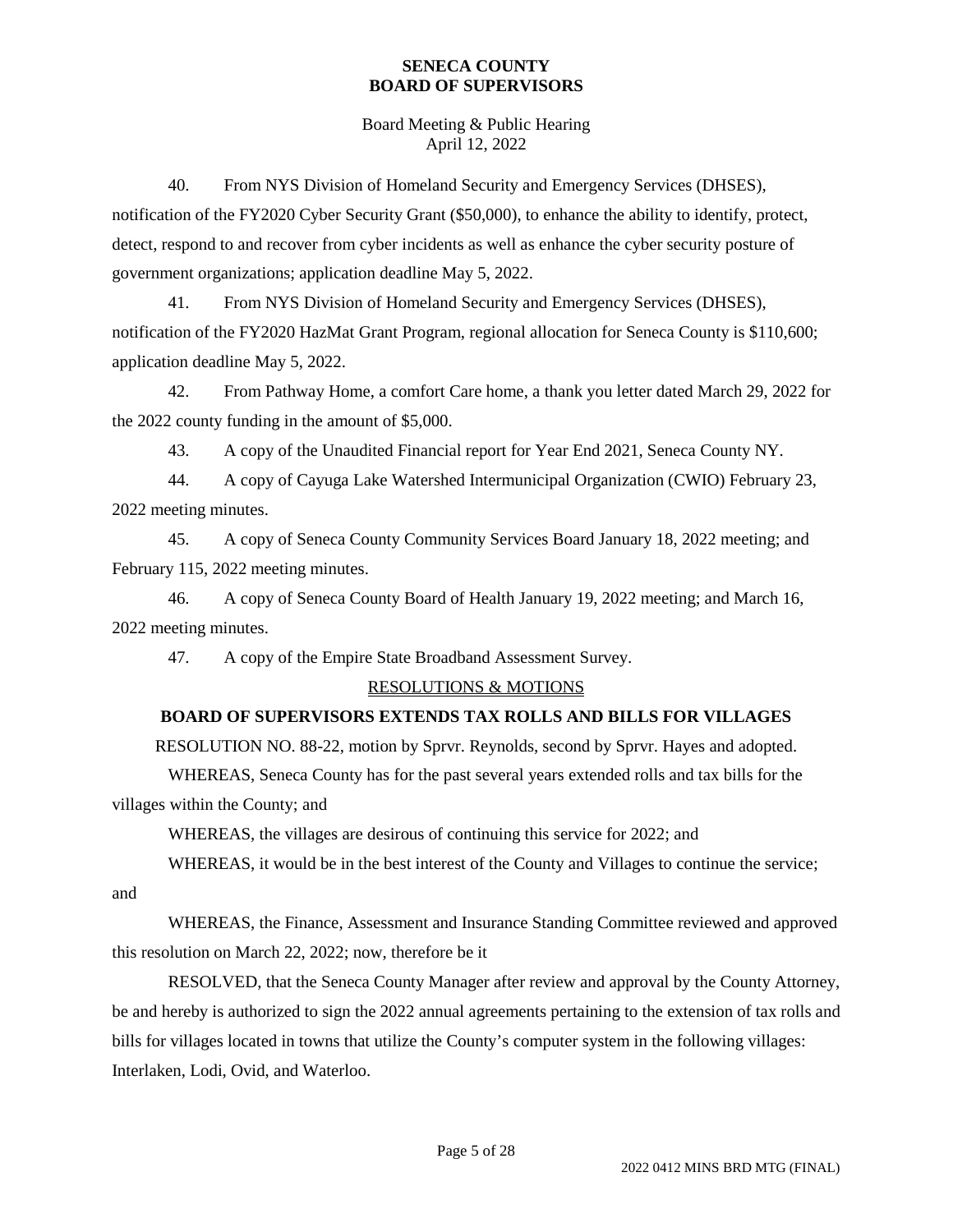Board Meeting & Public Hearing April 12, 2022

# **BOARD OF SUPERVISORS SUPPORTS LEGISLATION ALLOWING MUNICIPALITIES THE OPTION OF GIVING VOLUNTEER FIREFIGHTER AND AMBULANCE WORKERS A PROPERTY TAX EXEMPTION TO THE EXTENT OF TEN PERCENT**

RESOLUTION NO. 89-22, motion by Sprvr. Reynolds, second by Sprvr. Barnhart and adopted.

WHEREAS, Sections of the New York State Real Property Law provide for Real property owned by an enrolled member of an incorporated volunteer fire company, fire department or incorporated voluntary ambulance service or such enrolled member and spouse to be exempt from taxation to the extent of ten percent of the assessed value of such property for city, village, town, part town, special district or county purposes, exclusive of special assessments, provided that the governing body of a city, village, town or county, after a public hearing, adopts a local law, ordinance or resolution providing therefore, provided however that such exemption shall in no event exceed three thousand dollars multiplied by the latest state equalization rate for the assessing unit in which such real property is located; and

WHEREAS, for a County to be authorized under Chapter 50-A, Article 4, said County requires legislative action by New York State prior to local action; and

WHEREAS, the Seneca County Board of Supervisors believes that a tax exemption is appropriate and will help support retention and recruitment efforts in the volunteer services; and

WHEREAS, this resolution has been reviewed and approved by the Finance, Assessment and Insurance Standing Committee at its Meeting on March 22, 2022; now, therefore be it

RESOLVED, that the Seneca County Board of Supervisors supports New York State Legislation that would allow municipalities the option of giving volunteer firefighter and ambulance workers a property tax exemption to the extent of ten percent; and, be it further

RESOLVED, that the Clerk to the Board of Supervisors is authorized and directed to forward this Resolution to Senator Helming and Assembly members Gallahan and Palmesano.

## **BOARD AUTHORIZES AMENDMENTS TO 2021 SENECA COUNTY BUDGET**

#### *(as amended)*

RESOLUTION NO. 90-22, motion by Sprvr. Reynolds, second by Sprvr. Hayes and adopted.

WHEREAS, amendments to the 2021 Seneca County Budget are necessary and appropriate; and

WHEREAS, funding is available in the object codes identified herein; and

WHEREAS, this resolution has been reviewed and approved by the Finance, Assessment and Insurance Standing Committee at its meeting on March 22, 2022; now, therefore be it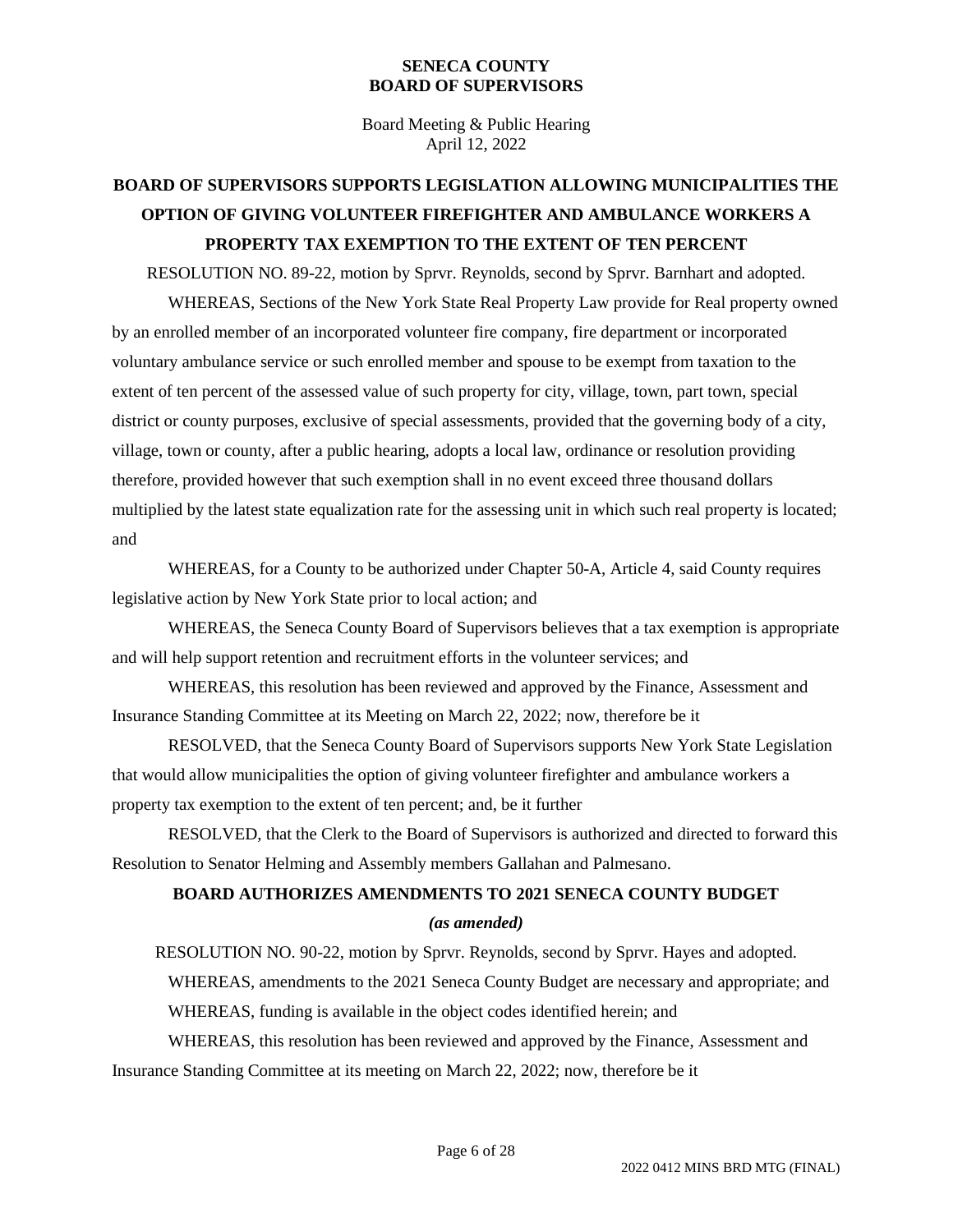## Board Meeting & Public Hearing April 12, 2022

RESOLVED, that the Board of Supervisors authorizes the following amendments to the 2021 Seneca County Budget:

| <b>Line Item</b>                                        | <b>Description</b>      | Increase/<br><b>Decrease</b> | Revenue/<br><b>Expenditure</b> | \$         |
|---------------------------------------------------------|-------------------------|------------------------------|--------------------------------|------------|
| Note 1: Water & Sewer Capital Project Budget adjustment |                         |                              |                                |            |
| 33 35 99                                                | Sewer 2 Fund Balance    | Decrease                     | <b>Fund Balance</b>            | \$4,802.28 |
| 338110 59950                                            | Interfund Trfr to CP    | Increase                     | Expenditure                    | \$4,802.28 |
| 808110 52000 SWR2                                       | Sewer 2 Capital Project | Increase                     | Expenditure                    | \$4,802.28 |
| 808110 45034 SWR2                                       | Interfund Trfr Revenue  | Increase                     | Revenue                        | \$4,802.28 |
| Note 2:Pre-School 3-5 Budget adjustment                 |                         |                              |                                |            |
| 104147 54700                                            | Early Intervention      | Decrease                     | Expenditure                    | \$28,600   |
| 104149 54441                                            | Transportation          | Decrease                     | Expenditure                    | \$2,500    |
| 104149 54700                                            | Pre-School 3-5          | Increase                     | Expenditure                    | \$31,100   |
| Note 3: LEC Budget adjustment                           |                         |                              |                                |            |
| 103150 51100                                            | Salary Full-time        | Decrease                     | Expenditure                    | \$57,000   |
| 103150 54700                                            | Contractual             | Increase                     | Expenditures                   | \$57,000   |

| Note 4: Water District No. 1 |          |                       |             |
|------------------------------|----------|-----------------------|-------------|
| 31 3909                      | Decrease | <b>Fund Balance</b>   | \$13,580.15 |
| 318310 54700                 | Decrease | Contractual           | \$10,060.25 |
| 318310 54220                 | Decrease | Repairs & Maintenance | \$28,626.54 |
| 31831054141                  | Increase | Purchase of Water     | \$52,266.94 |

## **Amendment to the Main Motion:**

Sprvr. Jeffrey Trout offered a motion, second by Sprvr. Ferrara, and carried, to amend the Main Motion by inserting the budget amendments highlighted by Note 4: Water District No. 1.

# **BOARD OF SUPERVISORS APPROVES PURCHASE OF**

# **NEW KUBOTA TRACTOR FOR THE LAW ENFORCEMENT CENTER**

RESOLUTION NO. 92-22, motion by Sprvr. Kronenwetter, second by Sprvr. Jeffrey Trout and adopted.

WHEREAS, the 2014 Kubota B3350 compact tractor located at the Seneca County Law Enforcement Center located at 6150 Rt. 96, Romulus, NY continues to have on-going issues with the regeneration process; and

WHEREAS, the Seneca County Facilities Department has secured a quote through Sourcewell Cooperative Purchasing, a government, state and non-profit purchasing provider, in the amount of \$24,764.94 for the purchase of a Kubota LX3310 to replace the Kubota B3350 compact tractor currently used at the Law Enforcement Center; and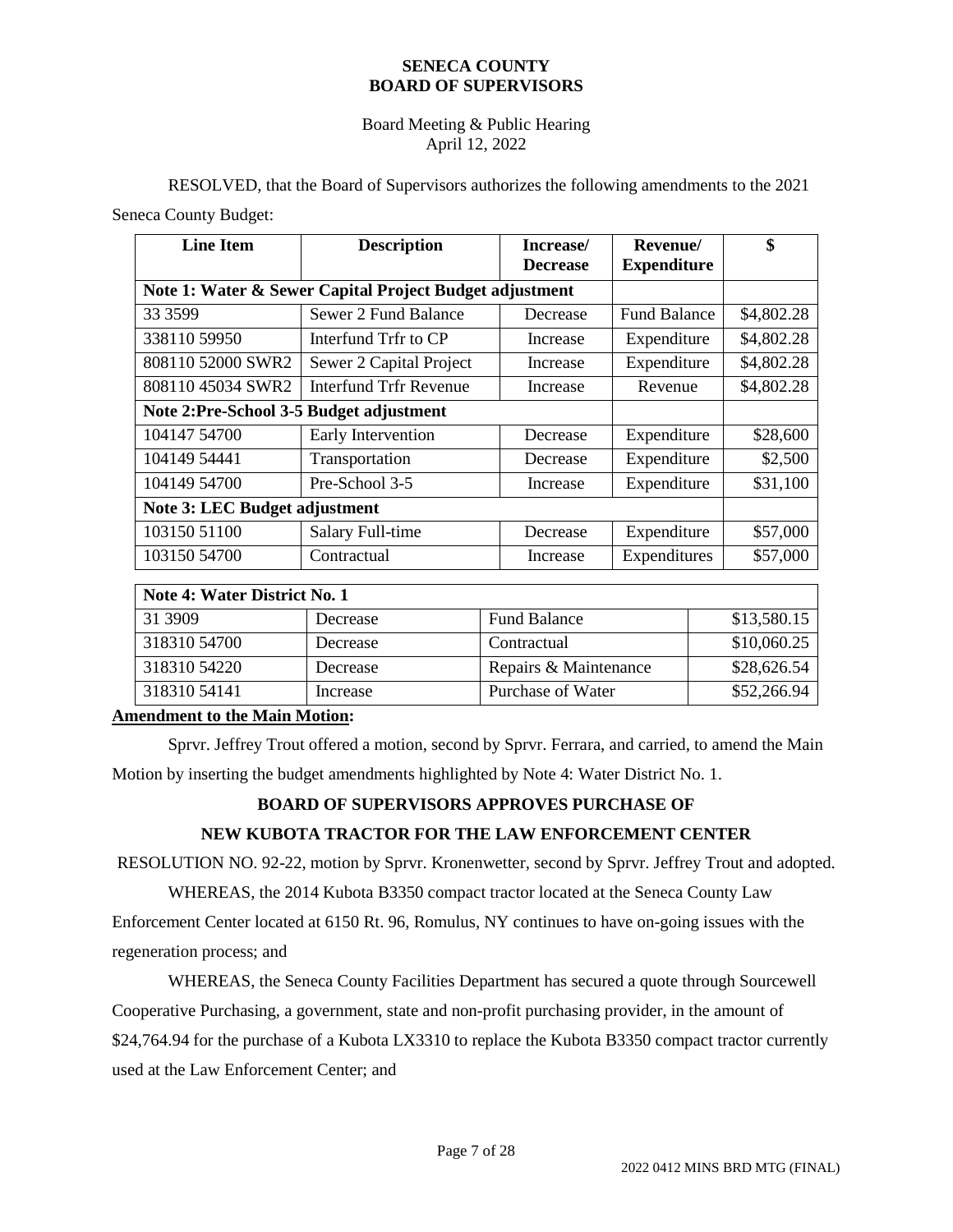Board Meeting & Public Hearing April 12, 2022

WHEREAS, the funds have been appropriated and approved in the 2022 Facilities Budget Account No. 101620-52400-LEC; and

WHEREAS, this resolution has been reviewed and approved by the Public Works Standing Committee on March 22, 2022; now, therefore be it

RESOLVED, that the County Manager is authorized and directed to issue a Purchase Order for the purchase of a new Kubota LX3310 from Account 101620-52400-LEC.

## **SENECA COUNTY BOARD OF SUPERVISORS**

## **PROCLAIMS APRIL 2022 CHILD ABUSE PREVENTION MONTH IN SENECA COUNTY**

RESOLUTION NO. 91-22, motion by Sprvr. Enslow, second by Sprvr. Shipley and adopted.

WHEREAS, National Child Abuse Prevention Month is April 2022 and is designed to raise greater awareness of the problem of child abuse and help restore confidence to the lives of victims thereby strengthening our families and communities; and

WHEREAS, Seneca County recognizes the importance of families and communities working together to prevent child abuse and neglect and promote the social and emotional well-being of children and families; and

WHEREAS, during the month of April and throughout the year, communities are encouraged to increase awareness and provide education and support to families through resources and strategies to prevent child abuse and neglect and to encourage communities to take steps to improve the well-being of children; and

WHEREAS, it is the moral responsibility of all individuals to report suspected acts of abuse, both physical and emotional, to the State Central Register for Child Abuse and Maltreatment (1-800-342-3720) and Seneca County residents are encouraged to support efforts that promote a safe and nurturing environment in which families can best raise their children; and

WHEREAS, this resolution has been reviewed and approved by the Human Services Standing Committee at their March 22, 2022 meeting; now, therefore, be it

RESOLVED, that the Board of Supervisors proclaims April 2022 as Child Abuse Prevention Month in Seneca County.

# **BOARD OF SUPERVISORS AUTHORIZES PURCHASE OF ONE 2024 AUTOMATIC HV 513 6X4 TEN WHEELER**

RESOLUTION NO. 93-22, motion by Sprvr. Kronenwetter, second by Sprvr. Brownell and adopted.

WHEREAS, Seneca County Highway Department is seeking to purchase one (1) 2024 International Automatic HV 513 6X4 SFA Ten Wheeler, pursuant to Onondaga County Contract # 8996;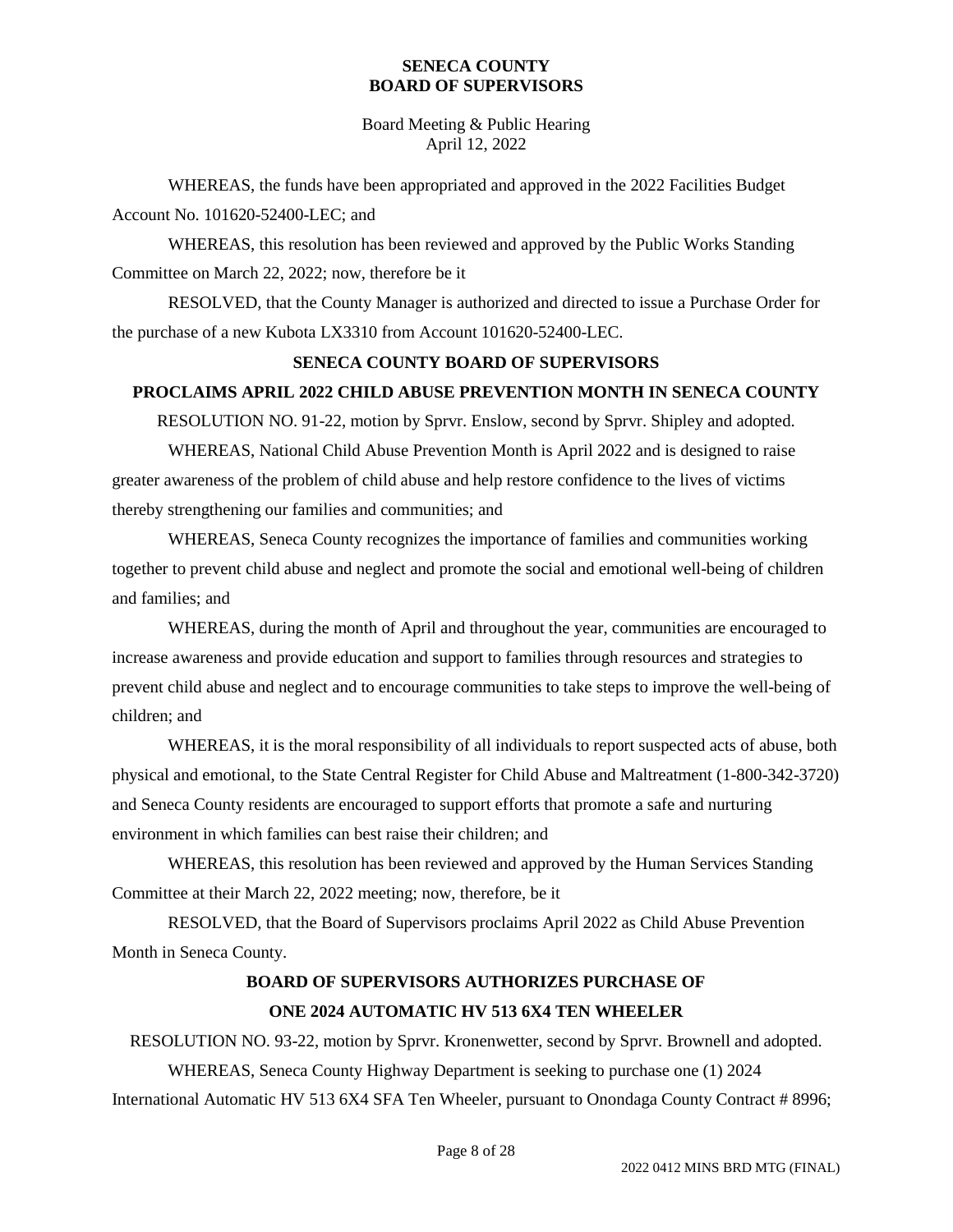Board Meeting & Public Hearing April 12, 2022

and

WHEREAS, funding in the amount of \$257,014.08 has been budgeted for in the 2022 Seneca County Highway Road Machinery Vehicle Account 50-505130-2600; and

WHEREAS, the Ten-Wheeler Automatic Truck will be purchased from Regional International Corp., 1007 Lehigh Station Road, Henrietta, NY 14457; and

WHEREAS, this resolution was reviewed and approved by the Public Works Standing Committee on March 22, 2022; now, therefore, be it

RESOLVED, that the Seneca County Board of Supervisors does hereby authorize and direct the County Manager to issue a Purchase Order for the purchase of one (1) 2024 Automatic HV 513 6X4 SFA from Onondaga County Contract # 8996 in the amount of \$ 257,014.08 with funds appropriated from the 2022 Highway Road Machinery Vehicle Account 50-505130-2600.

# **BOARD OF SUPERVISORS APPROVES PURCHASE OF ONE BOBCAT SKID STEER**

RESOLUTION NO. 94-22, motion by Sprvr. Kronenwetter, second by Sprvr. Hayes and adopted.

WHEREAS, the Seneca County Highway Department is requesting to buy a Bobcat Skid Steer; and

WHEREAS, the Highway Department will be purchasing the piece of equipment from Bobcat of the Finger Lakes, Fairport, NY; and

WHEREAS, funds for the purchase of one (1) S76 T4 Bobcat Skid Steer from State Contract #PC69396 in the amount of \$54,863.30 have been appropriated from the 2022 Seneca County Highway Road Machinery Account 50-505130-2600; and

WHEREAS, this resolution was reviewed and approved by the Public Works Standing Committee at their March 22, 2022 meeting; now, therefore be it

RESOLVED, that the Seneca County Board of Supervisors does hereby authorize and direct the County Manager to issue a Purchase Order for the purchase of one (1) S76 T4 Bobcat Skid Steer from State Contract # PC 69396 in the amount of \$54,863.30 with funds appropriated from the 2022 Highway Road Machinery Account 50-505130-52600.

## **BOARD OF SUPERVISORS AWARDS PURCHASE OF**

## **MASSEY FERGUSON 4710 TRACTOR WITH ATTACHMENTS**

RESOLUTION NO. 95-22, motion by Sprvr. Kronenwetter, second by Sprvr. Reynolds and adopted.

WHEREAS, Seneca County Highway Department is requesting to buy a 2022 Massey Ferguson 4710 Dyna-2 (4WD) roadside mower with attachments; and

WHEREAS, the purchase of this mower is through the Sourcewell Contract # 95870, a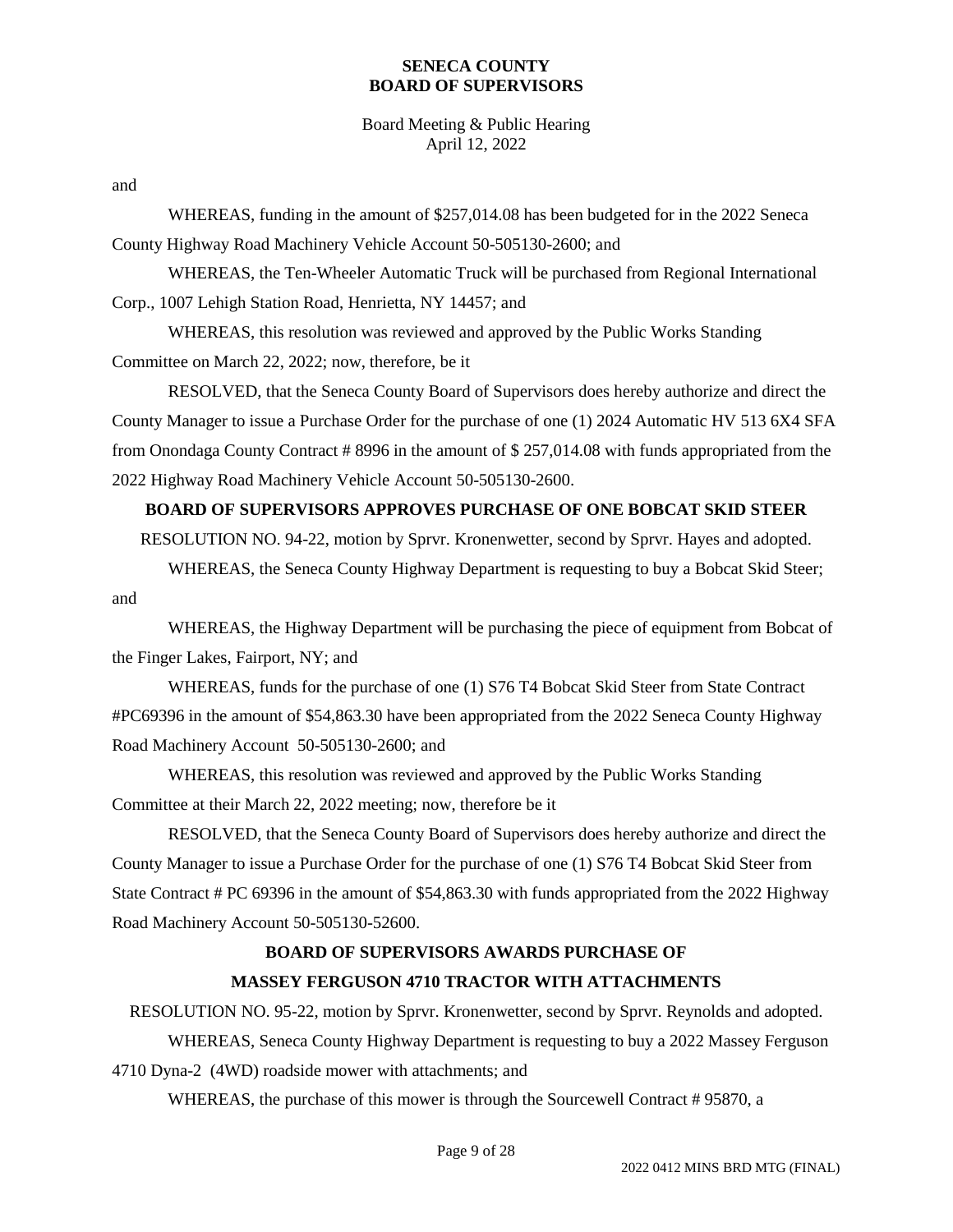Board Meeting & Public Hearing April 12, 2022

competitively solicited bid; and

WHEREAS, pursuant to Local Law No. 1 of the Year 2015, the Seneca County Board of Supervisors has authorized the use of Best Value Award Methodology for Purchase Contracts; and

WHEREAS, funds for the purchase of 2022 Massey Ferguson 4710 Dyna-2 roadside mower with attachments in the amount of \$105,416.00 have been appropriated from the 2022 Seneca County Highway Road Machinery Vehicle Account 50-505130-52600; and

WHEREAS, this resolution was reviewed and approved by the Public Works Standing Committee on March 22, 2022; now, therefore be it

RESOLVED, that the Seneca County Board of Supervisors does hereby authorize and direct the County Manager to issue a Purchase Order for the purchase a 2022 Massey Ferguson 4710 roadside mower with attachments in the amount of \$105,416.00 with funds appropriated from 2022 Highway Road Machinery Vehicle Account 50-505130-52600.

# **BOARD OF SUPERVISORS AWARDS BID FOR AGGREGATE MATERIALS**

RESOLUTION NO. 96-22, motion by Sprvr. Kronenwetter, second by Sprvr. Hayes and adopted.

WHEREAS, the Highway Superintendent solicited bids for Stone for the Seneca County highways; and

WHEREAS, two bids were received and opened on Wednesday February 23, 2022; and

WHEREAS, the following bid results were received from Seneca Stone Corp. of Fayette, New York and Hanson Aggregates, LLC of Pavilion, New York;

| <u>DER DOIT DE VITE VOIM 1</u> |         |                        |         |
|--------------------------------|---------|------------------------|---------|
| <b>SCREENING</b>               | \$17.00 | 1.1A & 2 STONE MIX     | \$17.00 |
| <b>RUN OF CRUSHER</b>          | \$9.75  | 2 STONE                | \$16.25 |
| <b>1A STONE</b>                | \$17.50 | 3 STONE                | \$17.50 |
| 1 STONE                        | \$17.00 | <b>GABION</b>          | \$17.00 |
| $1ST$ STONE                    | \$17.00 | <b>RIP RAP AVERAGE</b> | \$23.00 |
| 1 & 1A STONE MIXED             | \$17.00 | <b>RIP RAP SELECT</b>  | \$40.00 |
| 1 & 2 STONE MIXED              | \$16.75 |                        |         |

## **SENECA STONE CORP.**

#### **HANSON AGGREGATES**

| <b>SCREENING</b>      | \$16.25 | $1.1A \& 2$ STONE MIX  | \$18.00 |
|-----------------------|---------|------------------------|---------|
| <b>RUN OF CRUSHER</b> | \$10.50 | 2 STONE                | \$16.50 |
| 1 A STONE             | \$18.00 | 3 STONE                | \$16.50 |
| 1 STONE               | \$16.50 | <b>GABION</b>          | \$19.00 |
| $1ST$ STONE           | \$18.00 | <b>RIP RAP AVERAGE</b> | \$30.00 |
| 1 & 1A STONE MIXED    | \$18.00 | <b>RIP RAP SELECT</b>  | \$35.00 |
| 1 & 2 STONE MIXED     | \$17.00 |                        |         |

And

WHEREAS, the Highway Superintendent recommends awarding the bid to Seneca Stone Corp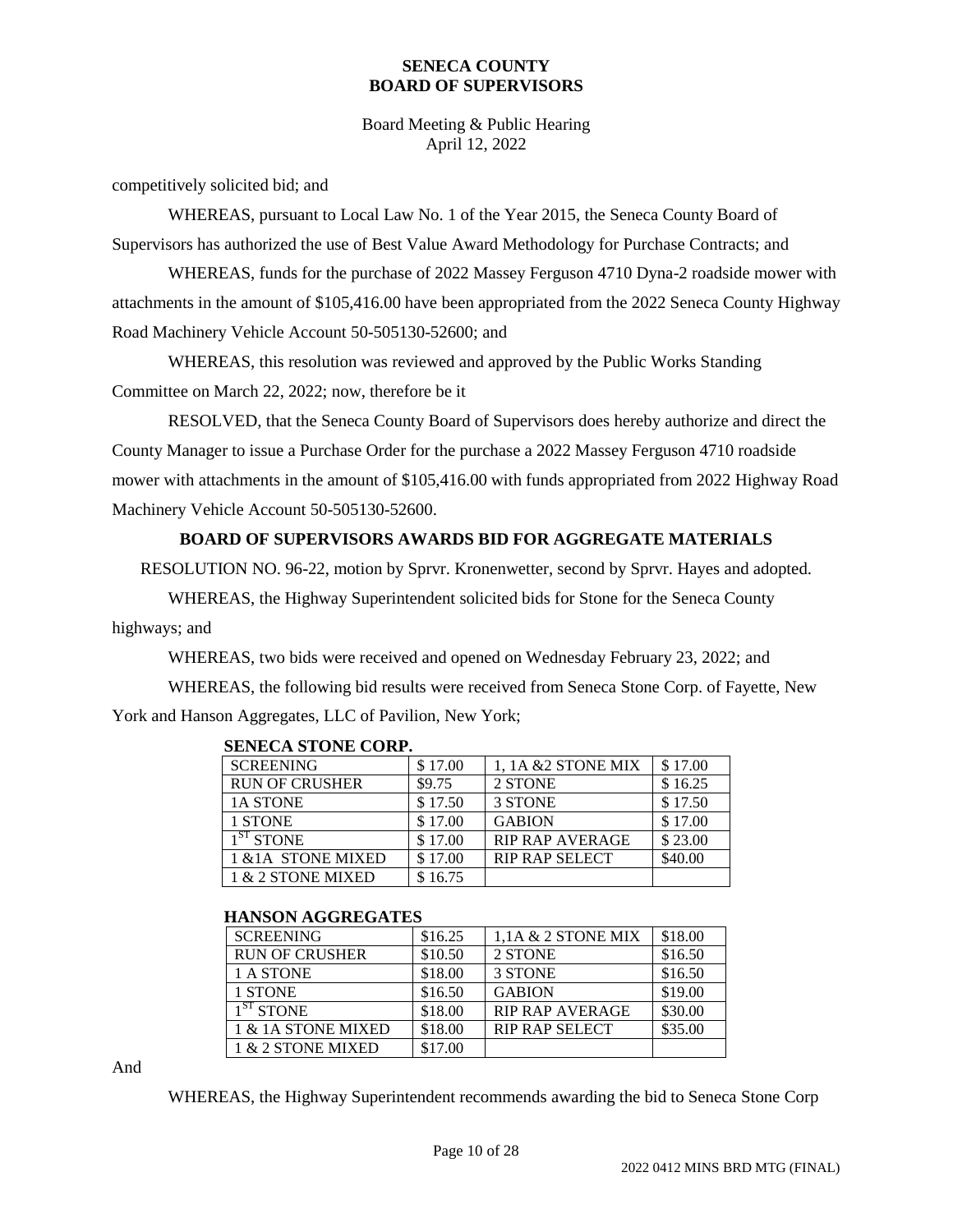Board Meeting & Public Hearing April 12, 2022

and Hanson Aggregates and letting availability and delivery costs be the deciding factor; and

WHEREAS, the Public Works Standing Committee has reviewed and approved this resolution at its March 22, 2022 meeting; now, therefore be it

RESOLVED, that the Seneca County Board of Supervisors does hereby award the bid to Seneca Stone Corp., Fayette, NY; and Hanson Aggregates, LLC Pavilion, NY for Aggregate Materials, letting availability and delivery costs be the deciding factors.

# **BOARD OF SUPERVISORS AWARDS BID FOR STRIPING OF COUNTY HIGHWAYS**

RESOLUTION NO. 97-22, motion by Sprvr. Kronenwetter, second by Sprvr. Shipley and adopted.

WHEREAS, the Highway Superintendent solicited for bids for the painting of traffic lines on Seneca County highways; and

WHEREAS, two bids were received and opened on Wednesday February 23, 2022; and

WHEREAS, the bids that were received were from Seneca Pavement Marking of Horseheads ,

New York and Accent Stripe, Inc. of Orchard Park, New York; and

WHEREAS, the lowest bid received was from Seneca Pavement Marking; and

WHEREAS, the Public Works Standing Committee reviewed and approved this resolution at

their March 22, 2022 meeting; now, therefore be it

RESOLVED, that the Seneca County Board of Supervisors does hereby award the bid for painting the traffic lines, paint and reflectorized glass beads to Seneca Pavement Marking of Horseheads NY as follows:

| Survey of passing and no passing zones with log sheets included (per mile)   |          |
|------------------------------------------------------------------------------|----------|
| Indexing of passing and no-passing zones from existing log sheets (per mile) |          |
| Spotting of centerline on new pavement (per mile)                            | \$95.00  |
| Center line application including materials (per mile)                       | \$394.00 |
| Edge line application including materials (per side)                         |          |
| Yellow traffic line paint (per gallon)                                       |          |
| White traffic line paint (per gallon)                                        |          |
| Reflectorized glass beads (per pound)                                        |          |
| Railroad Crossings (per track)                                               |          |
| Left/Right hand turning curve arrows (per arrow)                             |          |

# **SUPERVISORS ACCEPT BIDS FOR HOT MIX ASPHALT CONCRETE**

RESOLUTION NO. 98-22, motion by Sprvr. Kronenwetter, second by Sprvr. Enslow and adopted.

WHEREAS, the Highway Superintendent solicited for bids for hot mix asphalt concreate for the Seneca County highways; and

WHEREAS, three bids were received and opened on Wednesday February 23, 2022; and WHEREAS, the bid results received from Seneca Stone of Fayette, New York, Northern Asphalt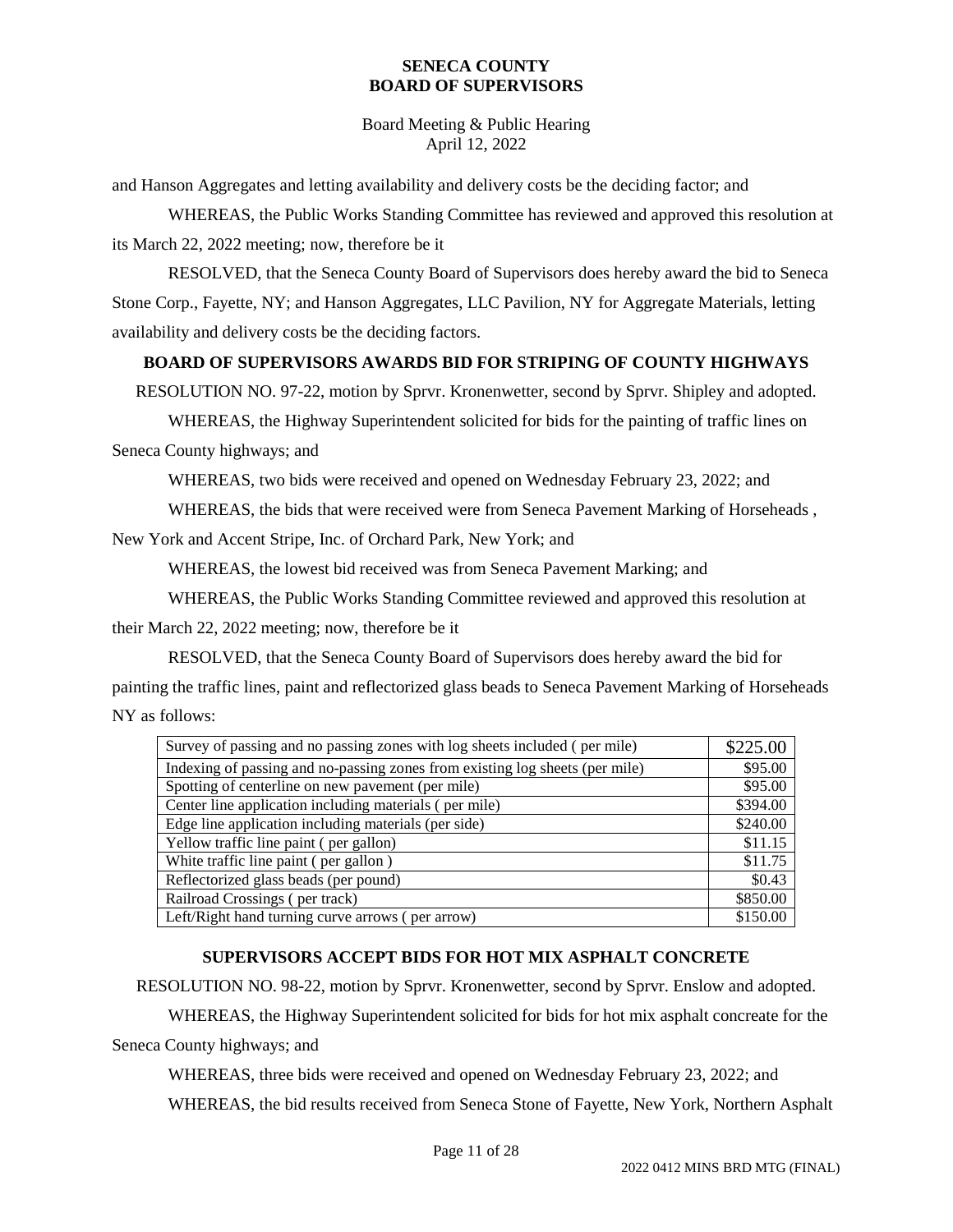Board Meeting & Public Hearing April 12, 2022

of North Syracuse, New York and Hanson Aggregates of Pavilion, New York are as follows; and

|               | <b>SENECA</b> | <b>NORTHERN</b> | <b>HANSON</b>     |
|---------------|---------------|-----------------|-------------------|
|               | <b>STONE</b>  | <b>ASPHALT</b>  | <b>AGGREGATES</b> |
| Type 7 Top    | \$67.00       | \$68.75         | \$72.00           |
| Type 6 Top    | \$65.00       | \$67.00         | \$70.00           |
| Fine Binder   | \$60.00       | \$62.00         | \$65.00           |
| Type 3 Binder | \$60.00       | \$62.00         | \$64.00           |
| Type 1 Base   | \$60.00       | \$62.00         | \$62.00           |

And

WHEREAS, the Highway Superintendent recommends awarding the bid Seneca Stone, Northern Asphalt and Hanson Aggregates, letting availability and delivery costs be the deciding factor; and

WHEREAS, the Public Works Standing Committee has reviewed and approved this resolution at its March 22, 2022 meeting; now, therefore be it

RESOLVED, that the Seneca County Board of Supervisors does hereby award the bid to Seneca

Stone Corp., Fayette, NY, and Northern Asphalt, LLC, N. Syracuse, NY and Hanson Aggregates,

Pavilion, NY for hot mix asphalt concrete, letting availability and delivery costs be the deciding fac

# **BOARD OF SUPERVISORS DECLARES VEHICLES AS**

## **SURPLUS AND AUTHORIZE AUCTION OF THE SAME**

RESOLUTION NO. 99-22, motion by Sprvr. Kronenwetter, second by Sprvr. Hayes and adopted.

WHEREAS, the Seneca County Highway Department has determined that four (4) vehicles and one (1) mower are no longer needed for County purposes; and

WHEREAS, the items are described below:

| 2000 New Holland Mower   | A444467CM122986   |  |  |
|--------------------------|-------------------|--|--|
| 2005 Sterling Dump Truck | 2FZHAZCV35AN73470 |  |  |
| 2010 Dodge Caravan       | 2D4RN4DEXAR405363 |  |  |
| 2011 F-450 Ford Pickup   | 1FDUF4GY6BEB82355 |  |  |
| 2011 F-450 Ford Pickup   | 1FDUF4HY1BEC64041 |  |  |

WHEREAS, these items will be auctioned and sold through Auctions International, 11167 Bid Tree Rd, East Aurora, NY 14052; and

WHEREAS, this resolution was reviewed and approved by the Public Works Standing Committee on March 22, 2022; now, therefore be it

RESOLVED, that the Seneca County Board of Supervisors does hereby declare the above mentioned items as surplus and authorizes the disposal of these items with all proceeds to be transferred to Account No. 50-505130-42665; and, be it further

RESOLVED, that the Finance Department is authorized and directed by the Board of Supervisors to make the necessary budgetary and accounting entries to affect the intent of this resolution.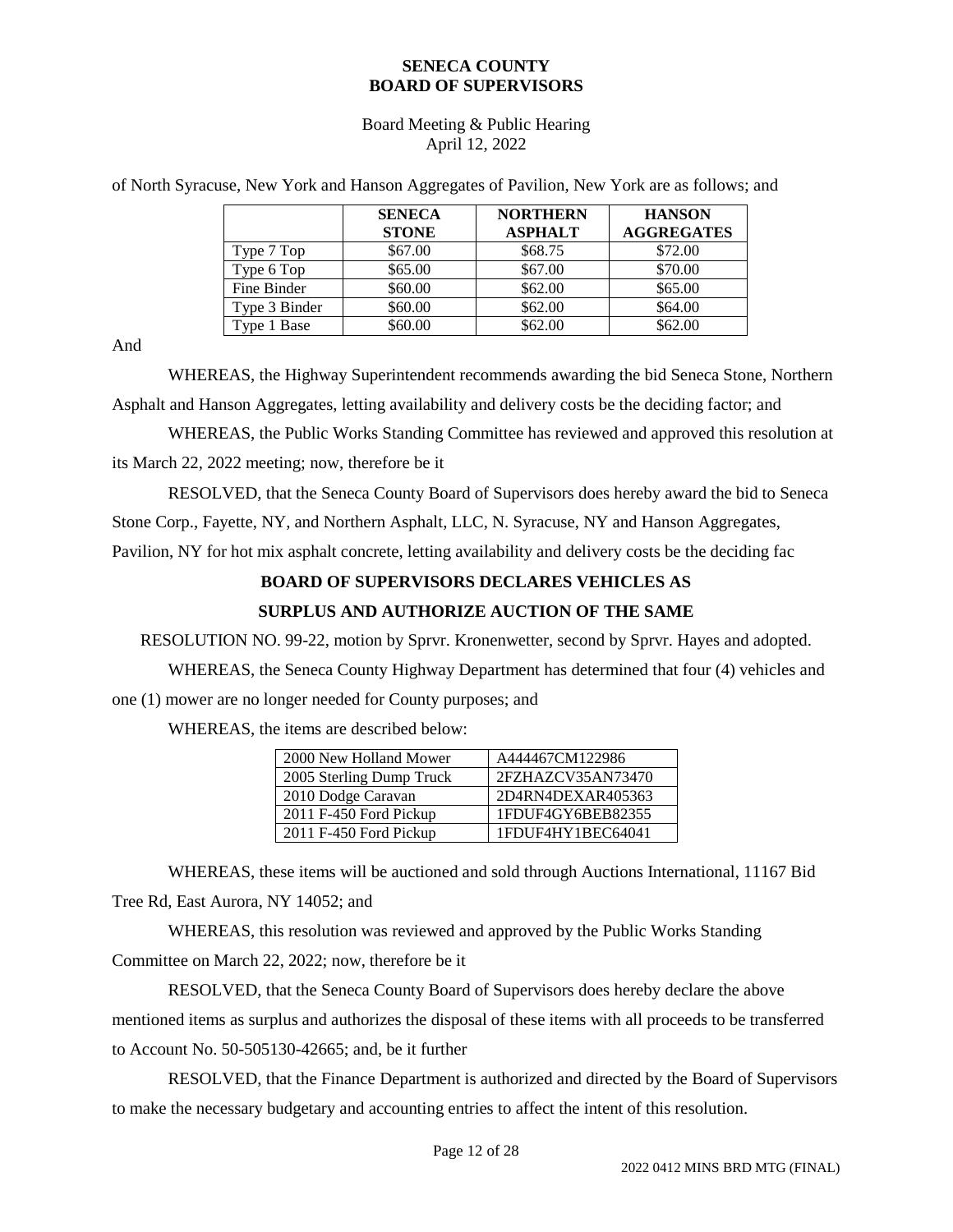Board Meeting & Public Hearing April 12, 2022

# **SUPERVISORS AMEND SENECA COUNTY GRANT ADMINISTRATION POLICY NO. 201.101**

RESOLUTION NO. 100-22, motion by Sprvr. Jeffrey Trout, second by Sprvr. Partee and adopted.

WHEREAS, the existing grant administration policy was last created in 2019 per Resolution

No. 183-19; and

WHEREAS, the need exists to amend the Policy to consider no match grant opportunities that

are time sensitive; and

WHEREAS, the Government Operations Standing Committee met on March 22, 2022 and

approved this resolution; now, therefore be it

RESOLVED, that the Seneca County Board of Supervisors hereby amends the Seneca

County Policy for Grant Administration

Purpose:

The following policy is designed to outline the necessary process for applying for, receiving and administering grant funding award to the County in order to ensure compliance with Federal, State and local requirements. This policy also addresses the process for the closure and continuation of grants.

Guidelines:

## Administration Approval:

Any Department desiring to apply for grant funds must first discuss the grant with the County Manager to review all potential uses of grant funding in relation to the County wide initiatives and goals. The County Manager will be looking for information regarding the need, quality, cost and integration with other department grant requests.

Board of Supervisor Approval:

Prior to applying for grant funds, the Department must first get authorization from the appropriate standing committee and approval from the Board of Supervisors by adopted resolution. If necessary due to time sensitivity the Board at its discretion may also approve acceptance of the grant at the same time. A plan for the anticipated use of grant funds must be discussed at the time of board review.

Time sensitive grant opportunities not involving a local match may be applied for with Standing Committee consultation. The grant acceptance will still require Board of Supervisors approval.

## Post-Award Procedures:

Once the County has been notified that it will receive a grant award, the Board of Supervisors must resolve to accept the grant award (if the board has not previously done so) and to execute a contract or agreement with the grantor. It is the Project Manager's responsibility to file the resolution for Board of Supervisor approval. A plan for the use of grant funds must be in the resolution with the proposed budget amendment. Once the grant contract execution has been authorized, the Project Manager must schedule a Grant Project Kickoff meeting within two weeks, and include at minimum a representative from the Finance Department, Purchasing Department and the related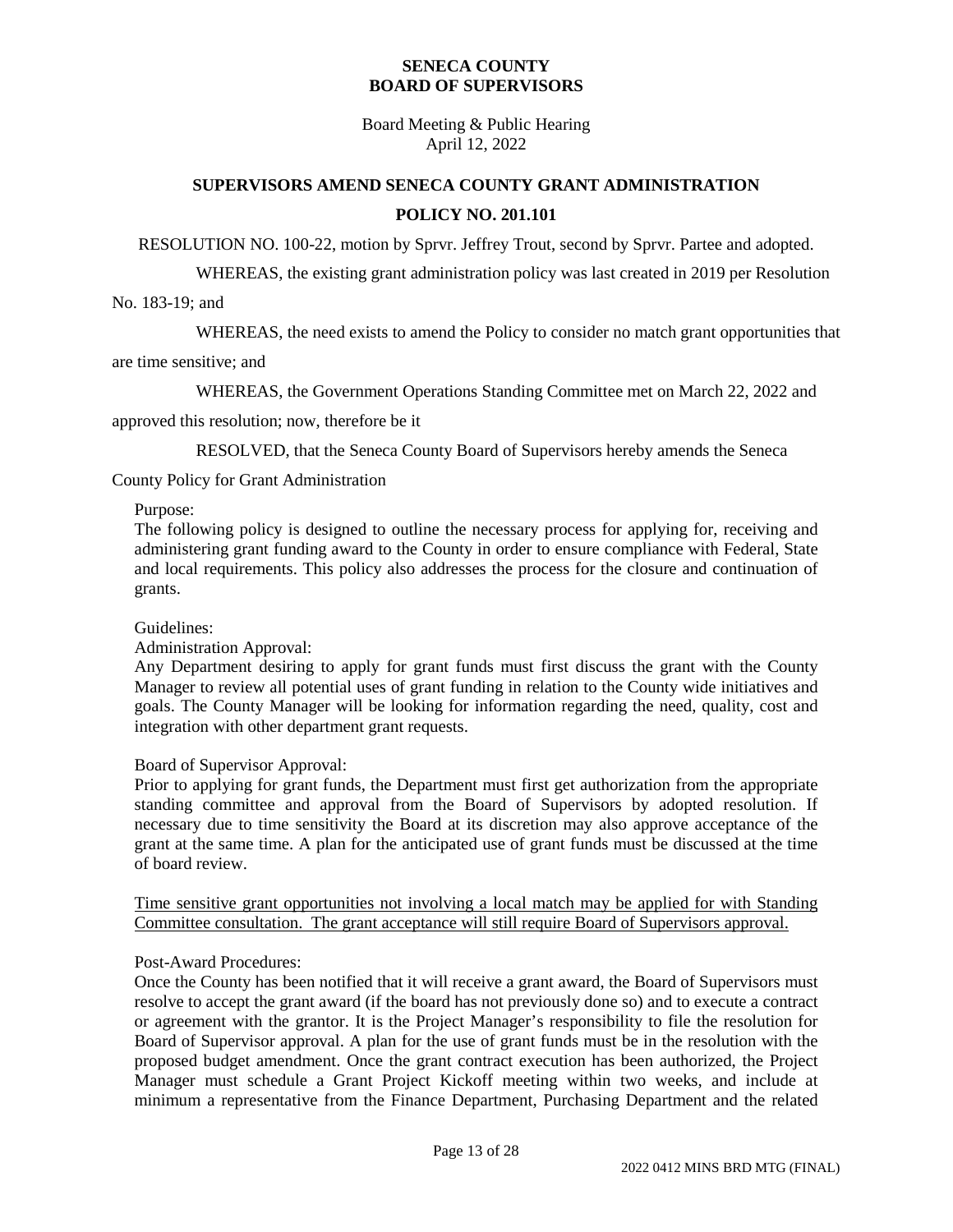## Board Meeting & Public Hearing April 12, 2022

Department Head. The purpose of the Kickoff Meeting is to delineate and coordinate responsibilities to meet grant contract obligations, including purchasing and receiving goods, quarterly programmatic and fiscal reporting, retention of program and fiscal documentation, and completion of asset inventory records. In the event that there is a conflict between local policies and grant contract language the more stringent requirements will prevail. In most cases the Project Manager will be the Department Head, member of the County's Planning Department or designated project lead. The attached grant workflow checklist must be utilized as the basis for an agenda to ensure that all areas of concern are discussed.

## Procurement-Quote Requirements:

Once all application materials are in place and accounted for the process for procurement can begin. All procurements will be done in accordance to the Seneca County Purchasing Policy. The Purchasing Policy has been revised to reflect the requirements included herein. Documentation will be needed to support a quote for any pricing procured by an agency outside the County. Vendors supplying quotes via State/Federal/National Contracts will be required to provide the following documentation with their quotes;

- Pricing pages
- Cover page showing effective date and expiration date of contract
- Appropriate Contractors/Resellers page showing their company is authorized to sell and/or perform the work within the contract

When obtaining quotes it is necessary to check the pricing provided against the contracts referenced. It is also imperative to verify that the vendor providing the quote is authorized to provide the good and/or service under the contract referenced.

## Procurement-Contract Requirements:

The project manager must utilize guidance provided by the Purchasing Department and County Attorney's Office to determine the appropriate contract forms to use for procurement. It is the project manager's responsibility to complete the appropriate contract forms and obtain signatures and necessary approvals. Further guidance may be obtained through the Purchasing Department and County Attorney's Office. If labor is involved with a grant funded contract, a certification to training and rate will be required by the vendor acknowledging that employees have proper training and are appropriately certified to perform the tasks for which they're being hired and the rate at which they're being billed. The certification also requires the contractor to maintain employee records (licenses, certification, etc.) and provide those records to the County when requested to do so.

## Receipt of Goods and Equipment:

All items will be ordered and shipped to the address provided on the purchase order or the address defined in the purchase contract with Seneca County. When said items have arrived or have been installed, a member of the Department that authorized the purchase will verify that the items have been delivered in compliance with the contract and associated packing slip. Verification of receipt must be made by signing and date stamping the associated packing slip/bill of lading. The packing slip must be maintained for record of delivery/installation. All equipment will be assigned an asset number in accordance with the County's Purchasing Policy and Procedure. At a minimum all assets will be tagged with "Property of Seneca County" stickers. All assets will be tagged in compliance with Seneca County purchasing policy and/or funding source requirements.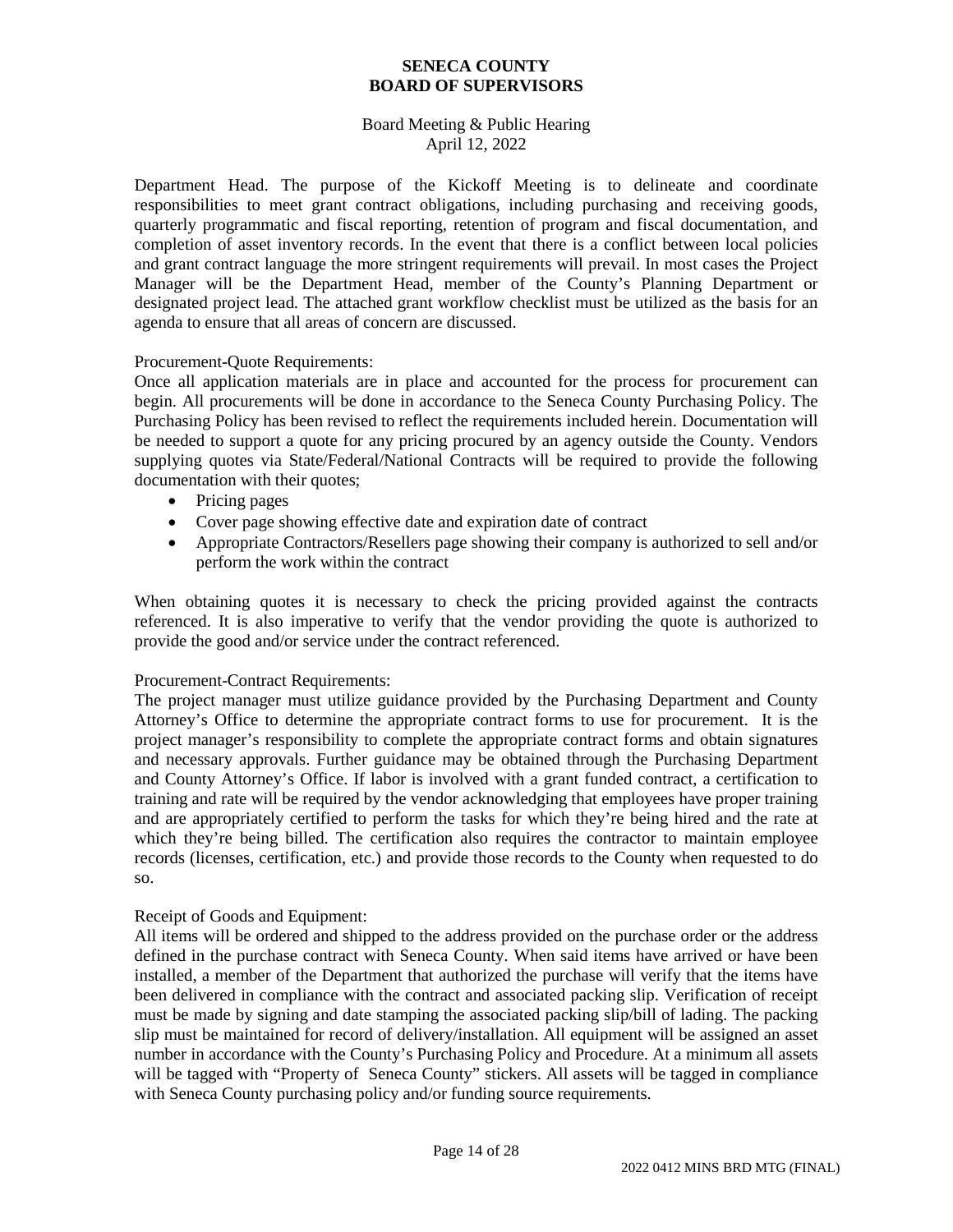## Board Meeting & Public Hearing April 12, 2022

#### Grant Program Renewal:

The Department shall discuss with the County Manager the plan for continuation of the program either through additional grant funding or requesting County cost, ninety (90) days prior to the expiration of the grant. The Department Head operating the program will be responsible for the presentation requesting continuation of the program funding. The County Board of Supervisors reserves the right to determine the continuation of any grant/program regardless of the funding stream.

## Retention of Records:

Grant files will be maintained per the grant requirements, as outlined in the grant project management meeting. Original records must be retained for six years following the submission of the final claim or the end of the Grant Contract period, if later. In cases where litigation, a claim, or an audit is ongoing, the records must be retained until formal completion of the action and resolution of issues or the end of the If the supporting documentation is also associated with a Capital Project the records will be retained indefinitely within the Capital Project files as is standard County policy. At the close of the project, a project close out meeting will be held with the purpose of consolidating shared documentation to create a complete record for the purpose of archiving and audits. The Project Manager will be responsible for coordinating the complete record.

# **BOARD OF SUPERVISORS AUTHORIZES HIRING ABOVE START RATE FOR**

## **ASSISTANT DISTRICT ATTORNEY (2) POSITION EFFECTIVE IMMEDIATELY**

RESOLUTION NO. 101-22, motion by Sprvr. Ferrara, second by Sprvr. Barnhart and adopted.

WHEREAS, in October 2021, an unexpected vacancy occurred in the Seneca County District

Attorney's office in the position of Assistant District Attorney (2); and

WHEREAS, advertising efforts have been ongoing since last year yielding two qualified

candidates, who were not agreeable to the starting salary offered fort the position; and

WHEREAS, due to recruiting difficulties, the Personnel Officer recommends that the Assistant District Attorney (2) position be filled with a salary above the start rate at Grade 7, Step 12 plus fringes in order to attract and retain skilled attorneys; and

WHEREAS, funding is available in the 2022 budget to offset the cost in Account No. 104220-

51100; and

WHEREAS, the Assistant District Attorney (2) position has been approved and reviewed by the Vacancy Committee; and

WHEREAS, the Personnel Standing Committee reviewed and approved this resolutions on March 22, 2022; now, therefore be it

RESOLVED, that the Board of Supervisors approves hiring an Assistant District Attorney (2) position at Grade 7, Step 12 on the Management Salary Schedule; and be it further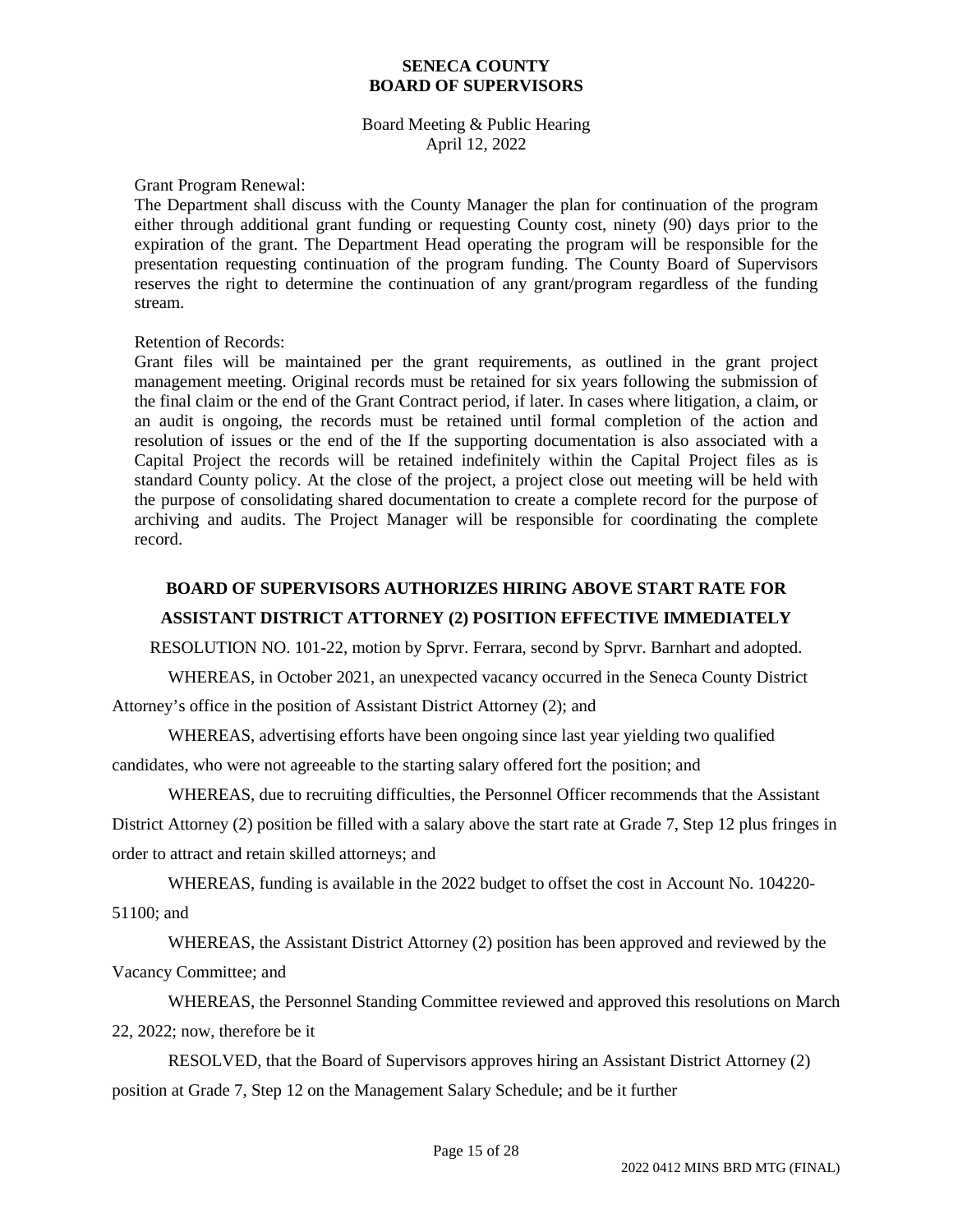Board Meeting & Public Hearing April 12, 2022

RESOLVED, that the Finance Department is authorized to make the necessary budgetary and accounting entries to affect the intent of this resolution.

# **AUTHORIZE RECLASSIFICATION OF FULL-TIME PSYCHIATRIC SOCIAL WORKER TO PSYCHIATRIC SOCIAL WORKER II**

RESOLUTION NO. 102-22, motion by Sprvr. Ferrara, second by Sprvr. Partee and adopted. WHEREAS, the Mental Health Department and the Director of Community Services have identified the need to reclassify one full-time Psychiatric Social Worker to one full time Psychiatric Social Worker II position ; and

WHEREAS, a Position Classification Questionnaire was submitted to the Personnel Officer who determined that the duties performed are most closely related to and performed by persons with the title of Psychiatric Social Worker II; and

WHEREAS, funding for the position is available in Account No. 104220-51100; and

WHEREAS, the position has been reviewed and approved by the Vacancy Committee; and

WHEREAS, the Personnel Standing Committee reviewed and approved this resolution on March 22, 2022; now, therefore be it

RESOLVED, that the Board of Supervisors approves the reclassification of one full-time Psychiatric Social Worker to one Psychiatric Social Worker II; and, be it further

RESOLVED, that the Finance Department is authorized to make the necessary budgetary and accounting entries to affect the intent of this resolution.

# **AUTHORIZE RECLASSIFICATION OF FULL-TIME MENTAL HEALTH CLINICAL THERAPIST TO PSYCHIATRIC SOCIAL WORKER II**

RESOLUTION NO. 103-22, motion by Sprvr. Ferrara, second by Sprvr. Partee and adopted.

WHEREAS, the Mental Health Department and the Director of Community Services have identified the need to reclassify one full-time Mental Health Clinical Therapist to one full-time Psychiatric Social Worker II position ; and

WHEREAS, a Position Classification Questionnaire was submitted to the Personnel Officer who determined that the duties performed are most closely related to and performed by persons with the title of Psychiatric Social Worker II; and

WHEREAS, funding for the position is available in Account No. 104320-51100; and WHEREAS, the position has been reviewed and approved by the Vacancy Committee; and WHEREAS, the Personnel Standing Committee reviewed and approved this resolution on March 22, 2022; now, therefore be it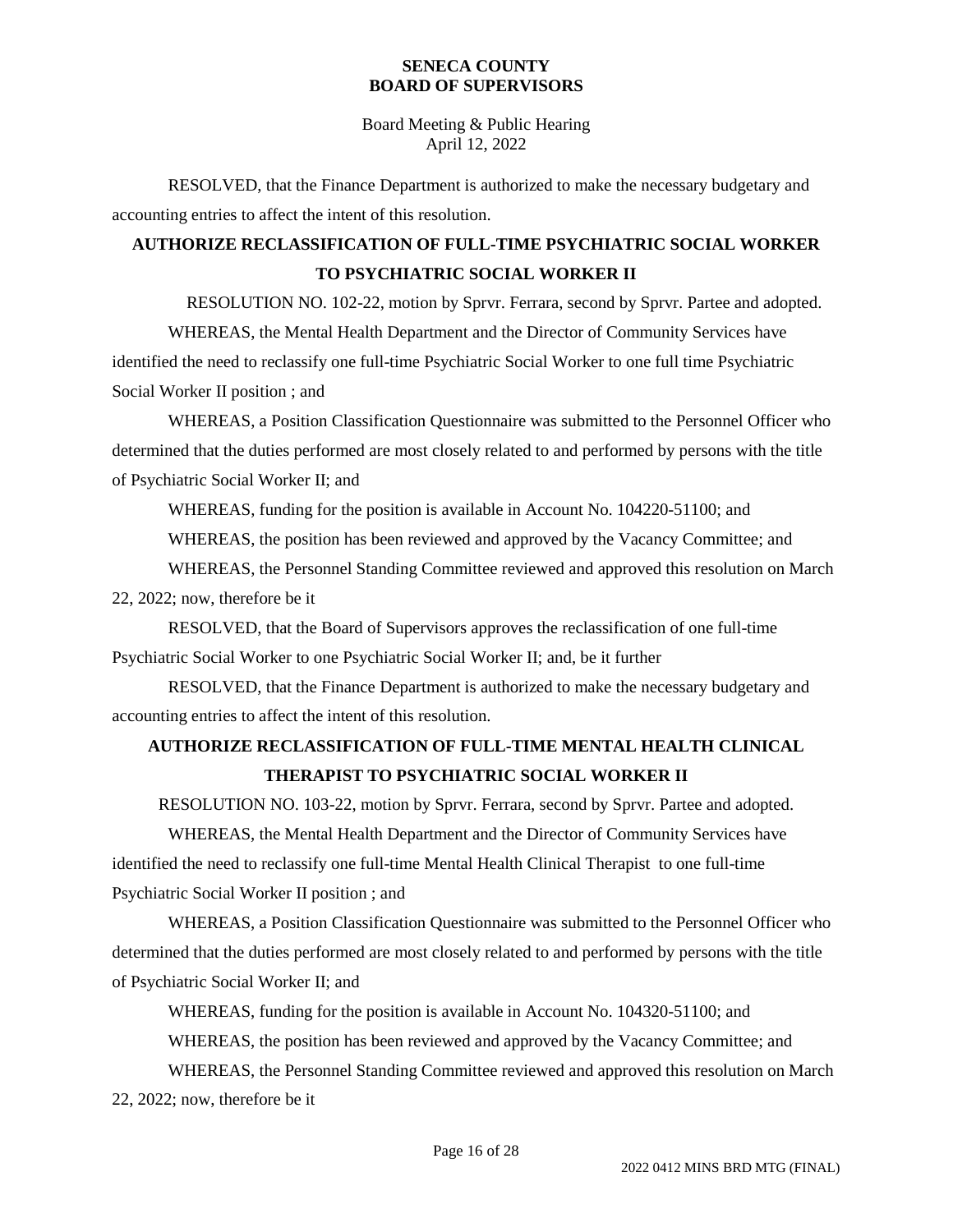Board Meeting & Public Hearing April 12, 2022

RESOLVED, that the Board of Supervisors approves the reclassification of one full-time Mental Health Clinical Therapist to one Psychiatric Social Worker II; and be it further

RESOLVED, that the Finance Department is authorized to make the necessary budgetary and accounting entries to affect the intent of this resolution.

# **BOARD OF SUPERVISORS AUTHORIZES GRADE CHANGE FOR DIRECTOR OF REAL PROPERTY TAX SERVICES POSITION EFFECTIVE IMMEDIATELY**

RESOLUTION NO. 104-22, motion by Sprvr. Ferrara, second by Sprvr. Barnhart and adopted.

WHEREAS, in February of 2019, the duties and responsibilities of the Real Property Tax Services Director were reviewed and evaluated at that time by the County's Wage and Salary Administration Program consultant Public Sector HR, who recommended that the position be placed in Grade 6 of the Management Salary Schedule; and

WHEREAS, on 9/10/2019, Resolution #191-19 approved the appointment of Lisa Keshel to the position of Director of Real Property Tax Services I commencing October 1, 2019 – September 30, 2025 but did not address the recommended salary grade adjustment by Public Sector HR Consultants; and

WHEREAS, the Personnel Officer recommends that the Director of Real Property Tax Services I position be moved to a Grade 6 and that Ms. Keshel be placed on Step 5 on the Salary Management Schedule at an increase of \$5,332 in base salary plus fringe benefits; and

WHEREAS, due to a vacancy that occurred in the Real Property Tax Services Department at the beginning of 2022, there is funding available in the 2022 budget to offset the cost in Account No. 101355-51100; and

WHEREAS, the position has been reviewed and approved by the Vacancy Committee; and

WHEREAS, this resolution has been reviewed and approved by the Personnel Standing Committee on March 22, 2022; now, therefore be it

RESOLVED, that the Board of Supervisors approves the change in grade and step for the Director of Real Property Tax Services I position from Grade 5, Step 7, to Grade 6, Step 5 on the Management Salary Schedule; and be it further

RESOLVED, that the Finance Department is authorized to make the necessary budgetary and accounting entries to affect the intent of this resolution.

**Amendment to the Main Motion:** Sprvr. Brownell offered a motion, second by Sprvr. Enslow, to return the draft resolution to the standing committee in order to obtain more information, although what information was needed, was not specified. Chairman Hayssen called for a Roll Call Vote. The motion to Return the resolution back to Committee failed by 264 Ayes (Brownell, Enslow, Reynolds, Rhinehart,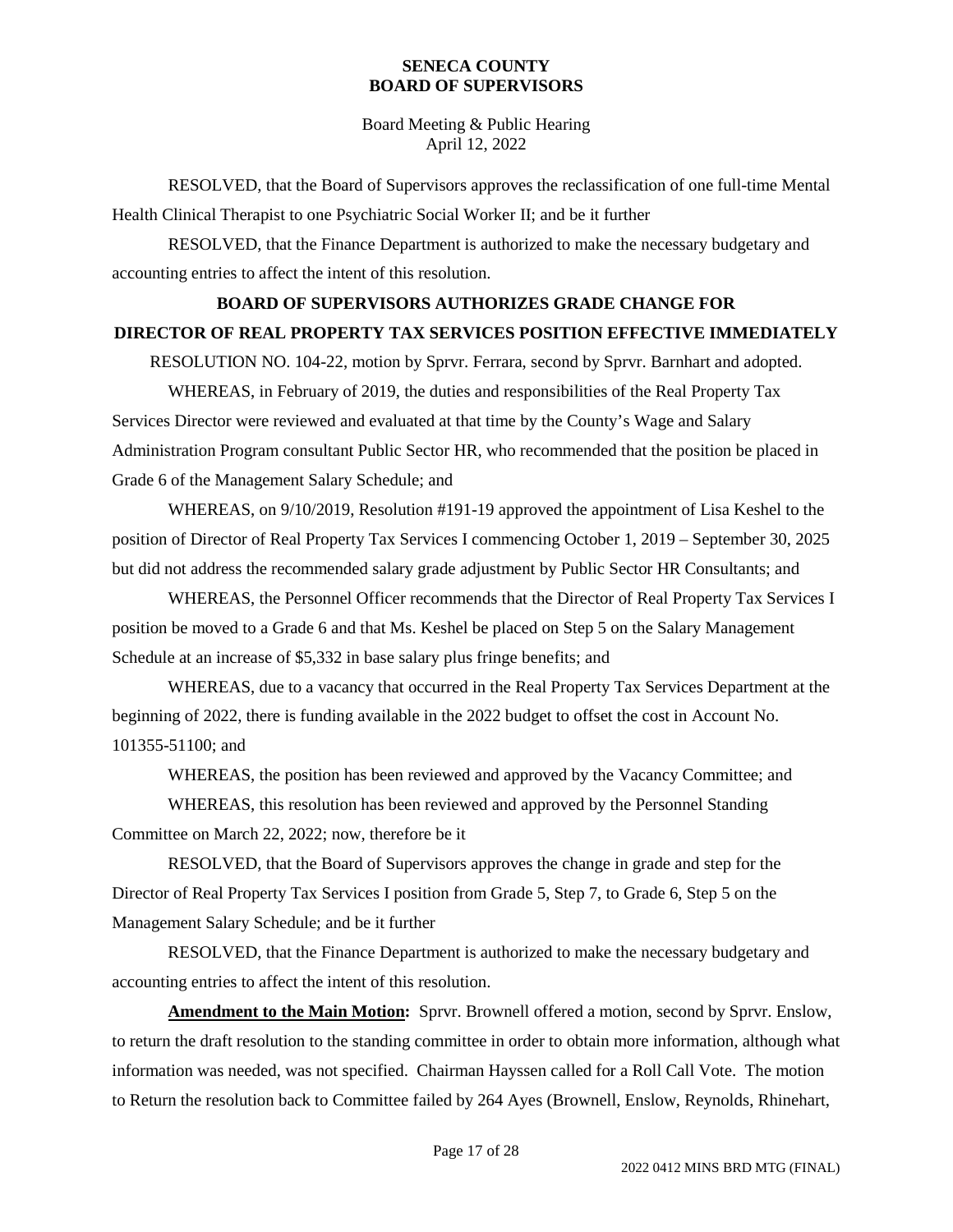Board Meeting & Public Hearing April 12, 2022

and Shipley); 377 Nays (Jeffrey Trout , Barnhart, Hayes, Ferrara, Kronenwetter, Partee, and Hayssen); and 109 not present (Borst and Don Trout).

# **AUTHORIZE RECLASSIFICATION OF FULL-TIME SENIOR REAL PROPERTY TAX AIDE TO A STAFF RESOURCE ASSISTANT**

RESOLUTION NO. 105-22, motion by Sprvr. Ferrara, second by Sprvr. Barnhart and adopted by 393 ayes (Ferrara, Barnhart, Jeffrey Trout, Kronenwetter, Rhinehart, Partee, and Hayssen); and 248 nays (Reynolds, Brownell, Hayes, Enslow, and Shipley); and 109 not present (Borst and Don Trout).

WHEREAS, the Director of Real Property has identified the need to reclassify one full-time Senior Real Property Tax Services Aide to one full-time Staff Resource Assistant ; and

WHEREAS, the Staff Resources Assistant is placed in Grade Four (4) of the CSEA bargaining agreement with a starting salary of \$17.360 (\$33,852) and funding is available in the 2022 Seneca County Budget Account No. 101355-5110; and

WHEREAS, the position has been reviewed and approved by the Vacancy Committee; and

WHEREAS, the Personnel Standing Committee reviewed and approved this resolution on March 22, 2022; now, therefore be it

RESOLVED, that the Board of Supervisors approves the reclassification of one full-time Senior Real Property Tax Aide to a Staff Resource Assistant; and, be it further

RESOLVED, that the Finance Department is authorized to make the necessary budgetary and accounting entries to affect the intent of this resolution.

**Amendment to the Main Motion:** Sprvr. Reynolds offered a motion, second by Sprvr. Hayes, to return the resolution back to committee for further n discussion. Sprvr. Jeffrey Trout asked Sprvr. Reynolds why he supported the resolution at the Vacancy Committee, and now wants to return it to committee. The Board was advised that an individual's employment history and performance should be discussed under executive session. Chairman Hayssen called for a roll call. The motion to return the resolution back to committee failed by 316 ayes (Reynolds, Hayes. Brownell, Rhinehart, Enslow, and Shipley); 325 nays (Jeffrey Trout, Barnhart, Ferrara, Kronenwetter, Partee, and Hayssen).

# **BOARD OF SUPERVISORS ADOPTS THE REVISION OF SENECA COUNTY POLICY #101.201 - REFILLING VACANT POSITIONS EFFECTIVE IMMEDIATELY**

RESOLUTION NO. 106-22, motion by Sprvr. Ferrara, second by Sprvr. Rhinehart and adopted.

WHEREAS, on March 22, 2022, the Vacancy Committee met to discuss the current procedures for refilling vacant positions; and

WHEREAS, the Vacancy Committee has recommended changes to the policy in an effort to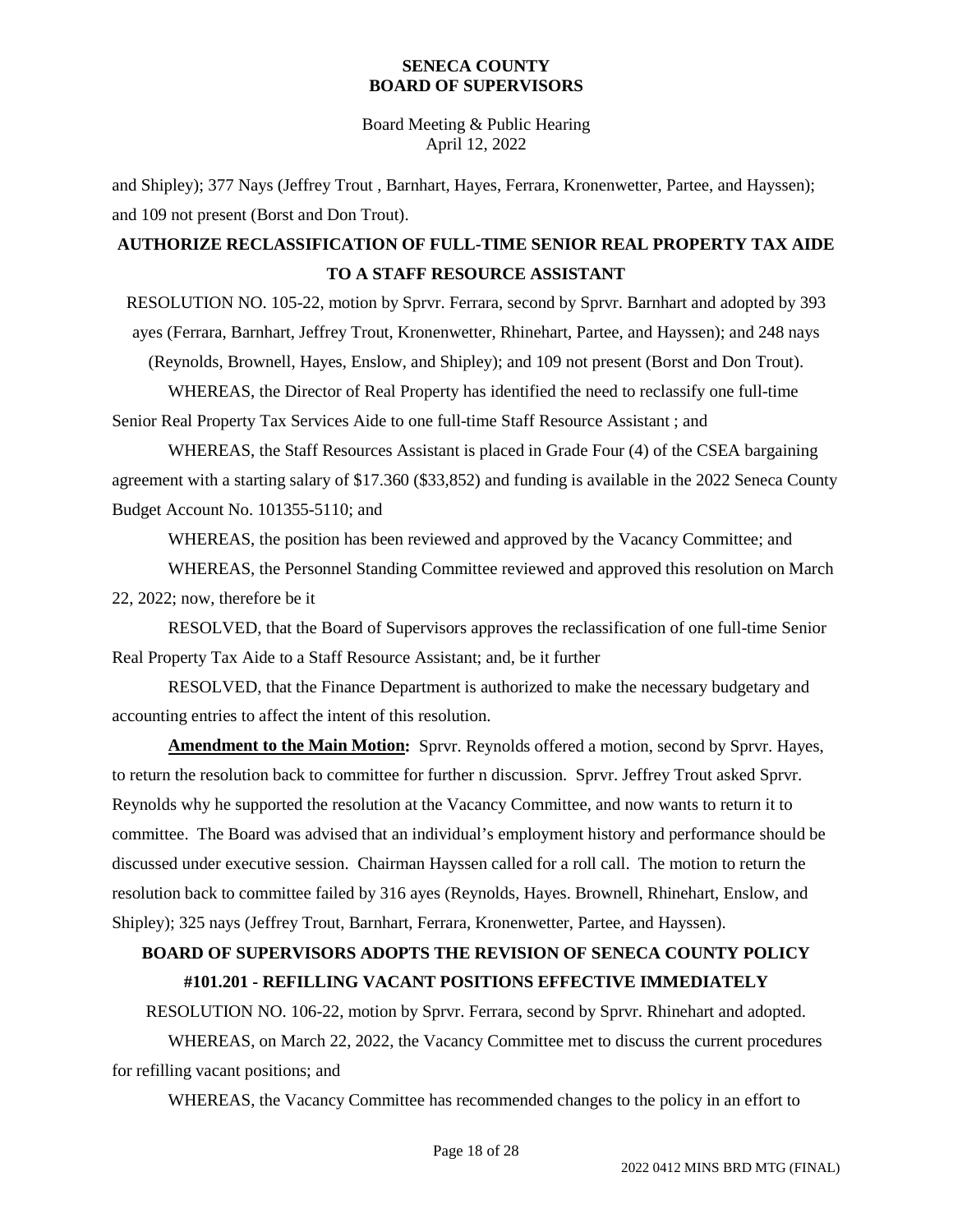Board Meeting & Public Hearing April 12, 2022

streamline processes; and

WHEREAS, the Personnel Standing Committee met on March 22, 2022 and approved this

Resolution; now, therefore be it

RESOLVED, the Board of Supervisors does hereby adopt the Seneca County Refilling Vacant

Positions Policy, which shall read as follows:

## **101.201 Refilling Vacant Positions**

Revised: 02.12.2021; 4/12/2022

#### **PURPOSE**:

To establish procedures to fill budgeted vacancies, create new positions, and reclassify existing positions.

#### **DEFINITIONS**:

NEW POSITION: The act of defining the minimum qualifications and any special requirements (such as driver's licenses, certifications, etc.) necessary to perform the essential functions of the job; identifying the distinguishing features of a position; defining the essential functions; listing typical work activities to be performed; specifying knowledge, skills, abilities, and personal characteristics necessary to be successful in the position; and allocating the position to an appropriate civil service classification and labor grade.

RECLASSIFICATION: The act of re-evaluating the nature of the position; re-defining the minimum qualifications and any special requirements (such as licenses, certifications, etc.) necessary to perform the essential functions of the job; identifying the distinguishing features of a position; defining the essential functions; listing typical work activities to be performed; specifying knowledge, skills, abilities, and personal characteristics necessary to be successful in the position; and allocating the position to an appropriate civil service classification and labor grade.

VACANCY COMMITTEE MEMBERS: Consists of the Chair and Vice-Chair of the Personnel Committee, as well as the Chair of the Finance Committee, and shall meet on a designated day each month as requests are submitted for review. The County Manager and Personnel Officer attend in an advisory capacity only.

#### **DEPARTMENT HEADS ARE EXPECTED TO ATTEND THE VACANCY COMMITTEE MEETING TO PROVIDE JUSTIFICATION FOR FILLING/REFILLING OF VACANT POSITIONS**.

## **PROCESS:**

FILLING VACANT BUDGETED POSITIONS (*Full-time or Part-time\*\**)

- 1. Department Head submits Request for Personnel Action Form (RFPAF) to County Manager and Personnel Officer. Documents to include: Justification
- 2. Personnel Officer reviews RFPAF and submits to Finance Director for signature.
- 3. Finance Director signs RFPAF and submits to County Manager (or designee) who holds for next Vacancy Committee meeting.
- 4. Vacancy Committee decides if/when a vacancy shall be approved / filled.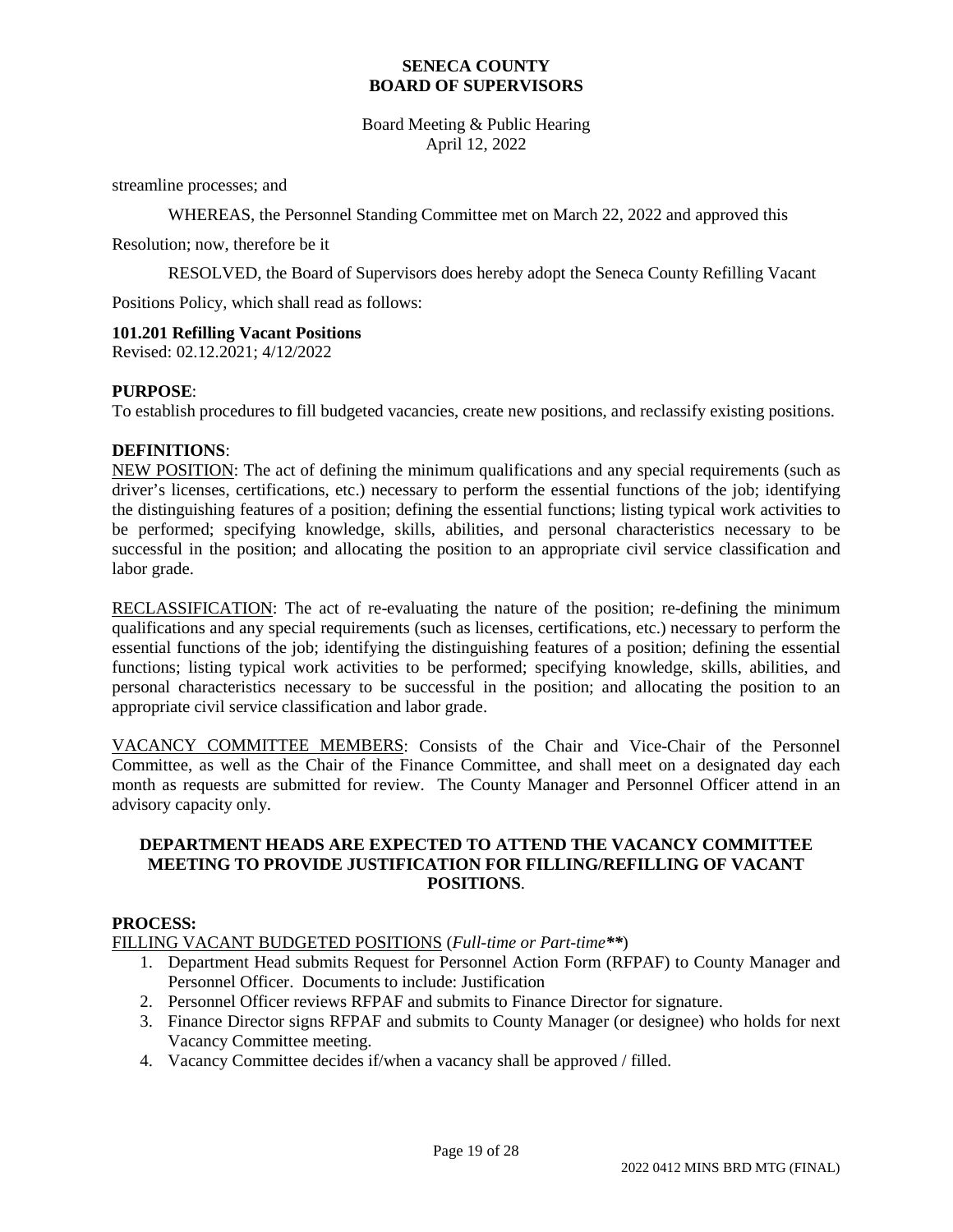## Board Meeting & Public Hearing April 12, 2022

- 5. Following approval by the Vacancy Committee, County Manager (or designee) submits agenda items to the Clerk of the Board of Supervisors for inclusion on the Personnel Committee of the Board's Agenda.
- 6. No VACANT positions (*budgeted or otherwise*) shall be refilled without authorization from the Vacancy Committee and approval by the Personnel Committee of the Board unless otherwise provided for in this Policy.

# CREATING/FILLING NEW POSITIONS

- 1. Department Head submits New Position Duties Statement (MSD222) to the Personnel Officer that completely and clearly describes the duties of the new position.
- 2. Personnel Officer assigns the appropriate job title and creates job description.
- 3. New job description and Job Evaluation Questionnaire Form (*completed by Department*) is sent to HR Consultants for review and placement on the salary schedule.
- 4. Department Head submits RFPAF to County Manager and Personnel Officer. Documents to include: Justification, Resolution to create, fill and fund the new position.
- 5. Personnel Officer reviews RFPAF and submits to Finance Director for signature.
- 6. Finance Director signs RFPAF and submits to County Manager (or designee) who holds for next Vacancy Committee meeting.
- 7. Vacancy Committee decides if/when a new position shall be approved/created/filled.
- 8. Following approval by the Vacancy Committee, County Manager (or designee) submits agenda items to the Clerk of the Board of Supervisors for inclusion on the Personnel Committee of the Board's Agenda.
- 9. No NEW positions shall be filled without authorization from the Vacancy Committee and approval by the Personnel Committee of the Board.
- 10. A Resolution will be required from the board of Supervisors to create, fill and fund the new position.

RECLASSIFICATION OF EXISTING POSITIONS: (*Requires abolishing current position*)

- 1. Department Head submits a Position Classification Questionnaire (MSD220) to the Personnel Officer for review clearly describing in detail the changes which have been made in the duties of the position. Any permanent and material changes made in the duties and responsibilities of any position require the steps that follow.
- 2. Personnel Officer assigns the appropriate job title and salary.
- 3. Department Head submits RFPAF to County Manager and Personnel Officer. Documents to include: Justification, resolution to take action to abolish the current position AND create/fill and fund the newly assigned position.
- 4. Personnel Officer reviews RFPAF and submits to Finance Director for signature.
- 5. Finance Director signs RFPAF and submits to County Manager (or designee) who holds for next Vacancy Committee meeting.
- 6. Vacancy Committee decides if/when a reclassification shall be approved/reclassified.
- 7. Following approval by the Vacancy Committee, County Manager (or designee) submits agenda items to the Clerk of the Board of Supervisors for inclusion on the Personnel Committee of the Board's Agenda.
- 8. No RECLASSIFIED position shall be filled without authorization from the Vacancy Committee and approval by the Personnel Committee of the Board.
- 9. A Resolution will be required from the Board of Supervisors to take action to abolish, create and fund the newly assigned position.

ADDITIONAL INFORMATION: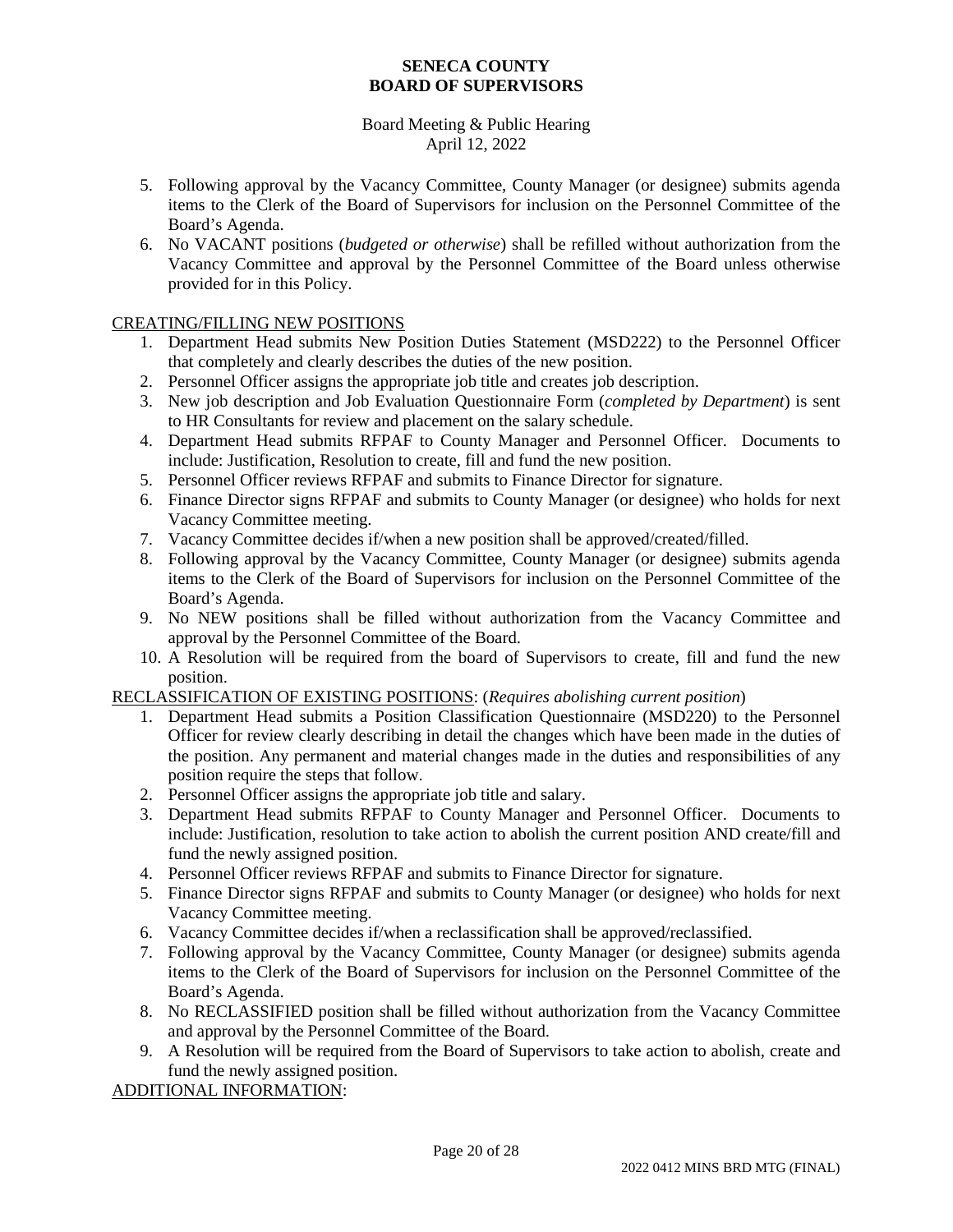## Board Meeting & Public Hearing April 12, 2022

- 1. When positions that have gone through the Vacancy & Personnel Committees to be filled become vacant less than one year from approval, these positions may be automatically filled without further action from the Committees. Please notify Personnel Department to repost vacancy.
- 2. **\*\***To reduce overtime costs, and/or to ensure continued service to the public, the following parttime positions, when vacant, may be refilled with approval of the County Manager and the Personnel Officer: Part-time Deputy Sheriff

Part-time Correction Officer Part-time Dispatcher Part-time Food Service Helper (Office for the Aging) Part-time Driver (Mental Health and Public Health) Part-time Cleaner Part-time Laborer Part-time MEO Light

- 3. Vacant positions at the Seneca County Jail that are included in minimum staffing requirements may be refilled with approval of the Vacancy Committee, County Manager and Personnel Officer.
- 4. Status of Vacant Positions:
	- Any position left vacant for one (1) year shall be eliminated as of January 1st of the year following the conclusion of one year after the date on which the vacancy occurred unless there is an active and on-going recruitment effort in progress.
	- By the end of September, prior to the time a vacant position is to be so eliminated, the effected Department Head shall be notified by the Personnel Department of the title(s) to be eliminated pursuant to this policy.
	- Department Heads wishing to appeal the elimination of any position shall make such appeal to the Personnel Officer no later than the first day of October immediately following the date of such notification.
	- The Personnel Officer will submit the appeal as an agenda item to the County Manager for consideration and to be forwarded to the Clerk of the Board of Supervisors for inclusion on the Personnel Committee of the Board and the Finance, Assessment & Insurance Committee
- 5. Increasing Steps:

The County Manager and Personnel Officer are authorized to approve requests (*at their discretion*) for moving management and non-union employees in their current grade up to two (2) steps without out further review from the Standing Committees.

# **SUPPORT ASSIGNMENT OF LAND LEASE AGREEMENT AND**

# **SALE OF PRIVATE HANGAR AT FINGER LAKES REGIONAL AIRPORT**

RESOLUTION NO. 107-22, motion by Sprvr. Barnhart, second by Sprvr. Hayes and adopted.

WHEREAS, the Finger Lakes Regional Airport (the Airport) is a Seneca County owned facility

servicing the general aviation needs of business and recreational users in Seneca County and the region; and

WHEREAS, with grant funding from the Federal Aviation Administration (FAA), New York

State Department of Transportation (NYSDOT), and local matching funds, Seneca County has made a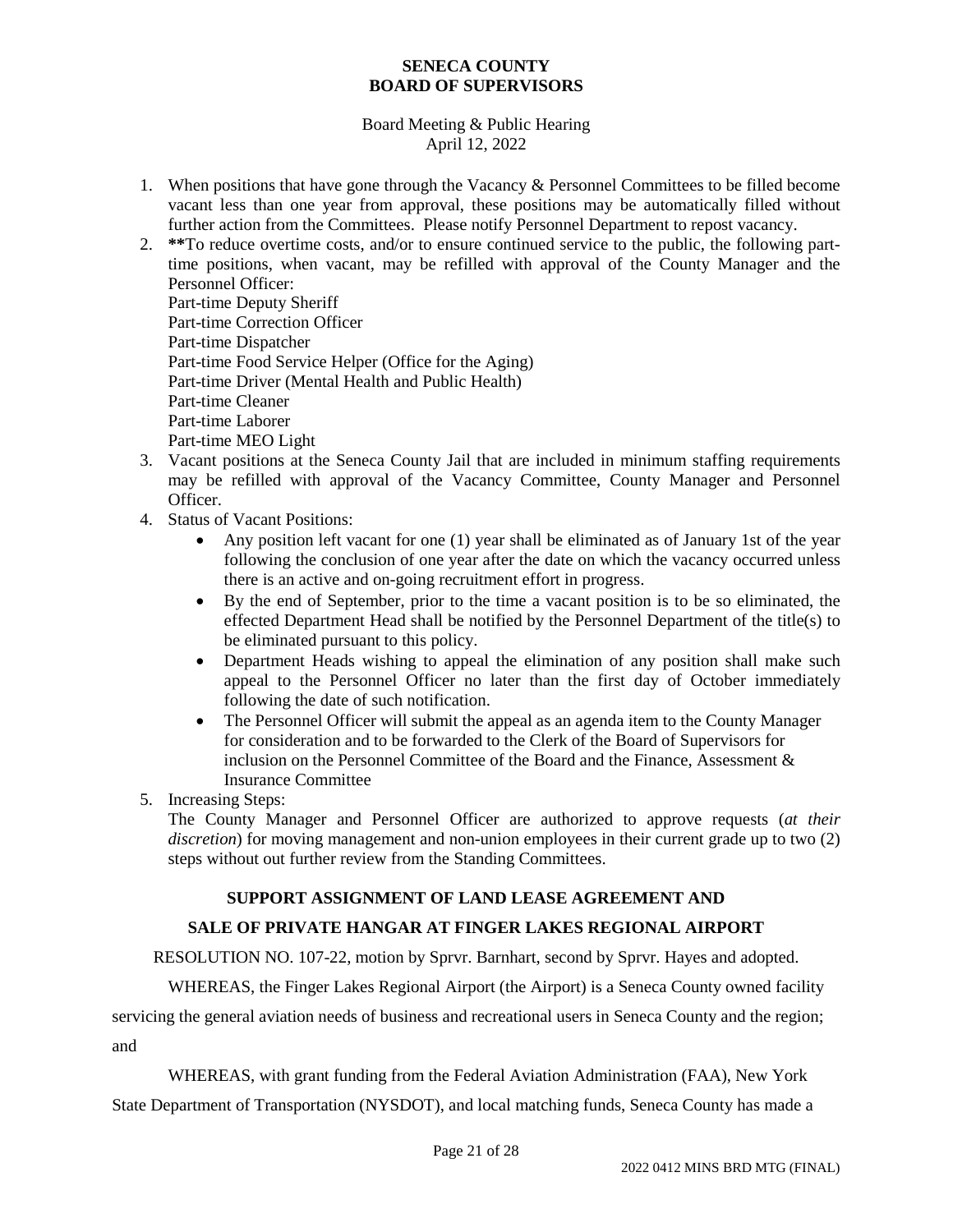Board Meeting & Public Hearing April 12, 2022

significant investment improving the Airport and its operations; and

WHEREAS, in an effort to protect the County's investment and interest, the County is made aware of and supports actions of private entities operating at the Airport; and

WHEREAS, a private hangar owned by West Wind Hangars (Milt VonHahmann) is being sold to FLX Hangar, LLC, among its members are long standing users of the Airport facilities; and

WHEREAS, FLX Hangar, LLC ownership will support continued operation of the aircraft maintenance company, Finger Lakes Wing and Rotor, at the Airport; and

WHEREAS, with the proposed sale, the County's existing land lease with West Wind Hangars will be assigned to and assumed by FLX Hangar, LLC; and

WHEREAS, the assignment agreement has been reviewed by the Seneca County Attorney with no legal objection; and

WHEREAS, this resolution has been reviewed and approved by the Planning, Development, Agriculture & Tourism Committee on March 22, 2022; now, therefore be it

RESOLVED, that the Seneca County Board of Supervisors supports the sale of a private hangar and approves the assignment of existing land lease to FLX Hangar, LLC; and be it further

RESOLVED, that the Seneca County Board of Supervisors hereby authorizes and directs the County Manager to sign all necessary documents to effectuate the intent of this resolution.

# **APPOINT AGRICULTURAL ENHANCEMENT BOARD AS LEAD IN IMPLEMENTING THE SENECA COUNTY AGRICULTURAL AND FARMLAND ENHANCEMENT PLAN**

RESOLUTION NO. 108-22, motion by Sprvr. Barnhart, second by Sprvr. Partee and adopted.

WHEREAS, the Seneca County Board of Supervisors adopted the Seneca County Agricultural and Farmland Enhancement Plan on February 8, 2022; and

WHEREAS, the Plan recommends the Seneca County Agricultural Enhancement Board be assigned as lead for the implementation of the Plan and coordinate with identified agencies; and

WHEREAS, on March 2, 2022 the Seneca County Agricultural Enhancement Board took action requesting that the Seneca County Board of Supervisors officially appoint them as lead to enact recommendations within the Seneca County Agricultural and Farmland Enhancement Plan; and

WHEREAS, the Plan recommends adding an agriculture page to the County website, and encourages the Seneca County Department of Information Technology, the Seneca County Department of Planning and Community Development, and the Seneca County Agricultural Enhancement Board to coordinate and develop; and

WHEREAS, the Planning, Development, Agriculture and Tourism Standing Committee reviewed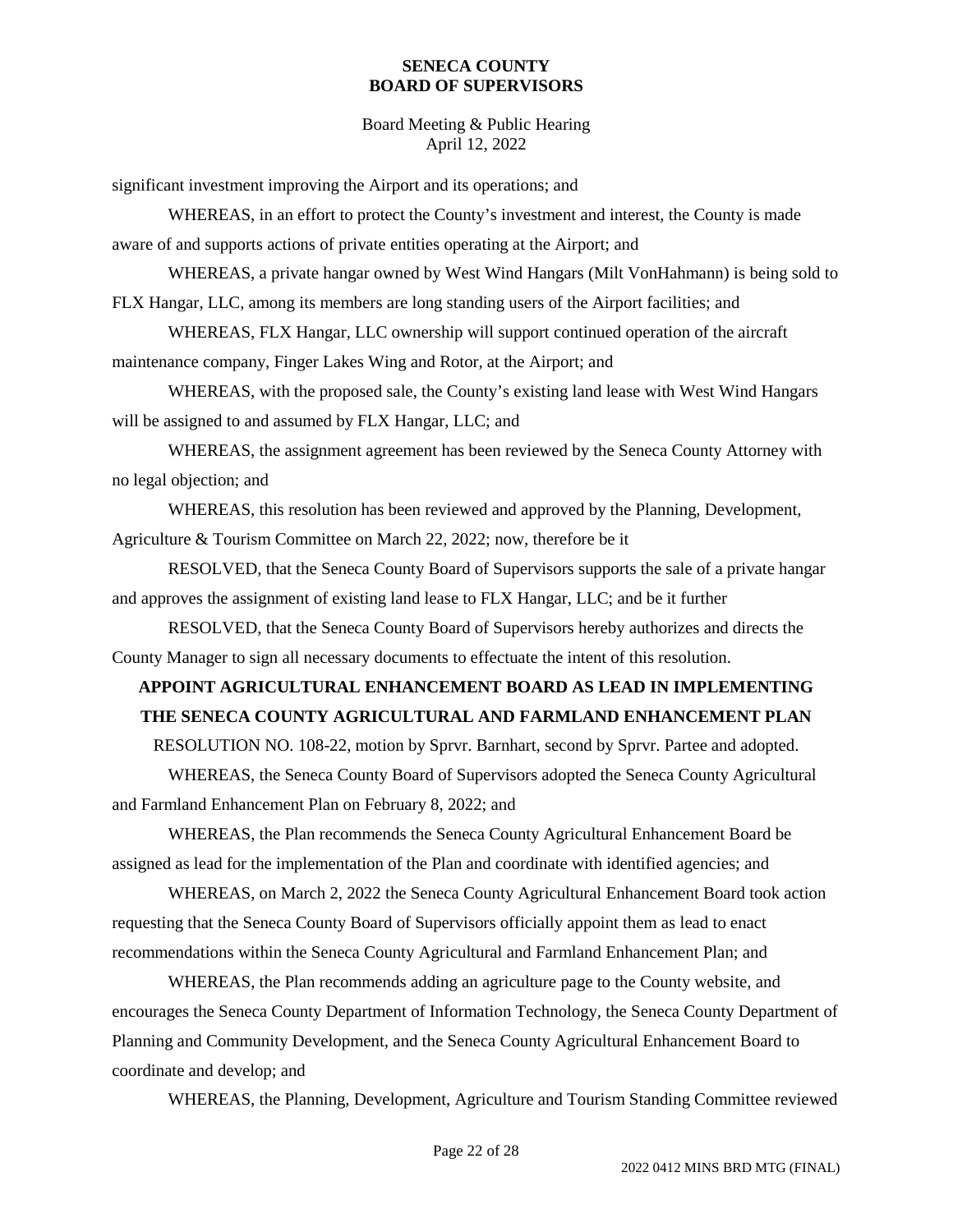Board Meeting & Public Hearing April 12, 2022

and approved this resolution on March 22, 2022; now, therefore be it

RESOLVED, that the Seneca County Agricultural Enhancement Board be assigned implementation leadership for the Seneca County Agricultural and Farmland Enhancement Plan; and, be it further

RESOLVED, that the Seneca County Department of Information Technology, the Seneca County Department of Planning and Community Development, and the Seneca County Agricultural Enhancement Board develop a page on the county website dedicated to agriculture.

## **SUPERVISORS PROCLAIM THE MONTH OF APRIL 2022 AS FAIR HOUSING MONTH**

RESOLUTION NO. 109-22, motion by Sprvr. Barnhart, second by Sprvr. Partee and adopted.

WHEREAS, April 11, 2022, marks the 54th anniversary of the passage of the U.S. Fair Housing Law, Title VIII of the Civil Rights Act of 1968, as amended, which enunciates a national policy of Fair Housing without regard to race, color, religion, sex, handicap, familial status, and national origin. The State of New York adds: creed, disability, marital status, age, blindness, hearing impairment, use of a hearing service or guide dog, sexual orientation, military status, and domestic violence victim; and

WHEREAS, the Seneca County Board of Supervisors and the Seneca County Housing Coalition are committed to highlighting the Fair Housing Law, Title VIII of the Civil Rights Act of 1968, by continuing to address discrimination in our community, to support programs that will educate the public about the right to equal housing opportunities, and to plan partnership efforts with other organizations to help assure every American of their right to fair housing; and

WHEREAS, this resolution has been reviewed and approved by the Planning, Development, Agriculture & Tourism Standing Committee on March 22, 2022; now, therefore be it

RESOLVED, that the Seneca County Board of Supervisors does hereby proclaim April 2022 as Fair Housing Month.

# **BOARD OF SUPERVISORS DESIGNATE JUNE AS MONTH FOR REQUESTS TO BE INCLUDED IN AGRICULTURE DISTRICTS**

RESOLUTION NO. 110-22, motion by Sprvr. Barnhart, second by Sprvr. Partee and adopted.

WHEREAS, each County that has New York State Agriculture Districts is to have one month each year where they will accept requests for property to be included in an Agriculture Districts in their County; and

WHEREAS, the review of Agricultural Districts in Seneca County will now progress with the completion of the Agriculture and Farmland Enhancement Plan; and

WHEREAS, the Planning, Development, Agriculture and Tourism Standing Committee reviewed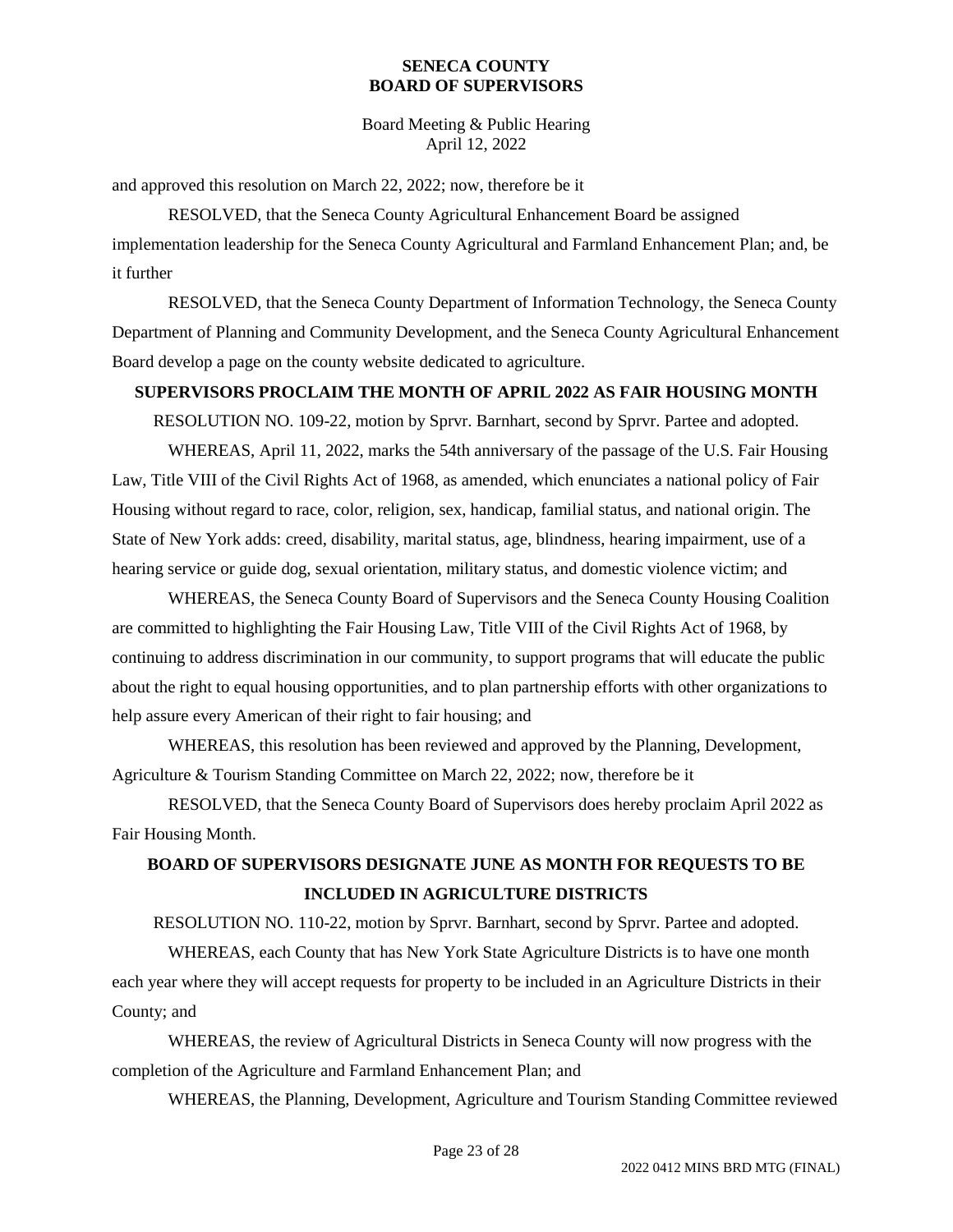Board Meeting & Public Hearing April 12, 2022

and approve this resolution at their March 22, 2022 meeting; now, therefore be it

RESOLVED, that the Seneca County Board of Supervisors designates June as the month that Seneca County will receive requests for land to be added to the Agricultural Districts.

# **SENECA COUNTY COMMUNITY SERVICES BOARD APPOINTMENT OF MIKE ALESSIO AND RESIGNATION OF VERONICA MITTAK**

RESOLUTION NO. 111-22, motion by Sprvr. Partee, second by Sprvr. Ferrara and adopted.

WHEREAS, on February 15, 2022 the Seneca County Community Services Board (CSB) accepted a resignation from Dr. Veronica Mittak; and

WHEREAS, on February 15, 2022, the CSB appointed Mike Alessio to a 4 year term ending December 31, 2025; and

WHEREAS, the Mental Health Services Standing Committee reviewed and approved this resolution at their March 22, 2022 meeting; now, therefore be it

RESOLVED, that the Seneca County Board of Supervisors hereby approves the appointment of Mike Alessio to the Seneca County Community Services Board fir a term of four years expiring December 31, 2025.

# **SUPERVISORS ACCEPT THE NEW YORK STATE OFFICE OF MENTAL HEALTH'S (OMH) MOBILE CRISIS PROGRAM GRANT AWARD FOR SENECA COUNTY**

RESOLUTION NO. 112-22, motion by Sprvr. Partee, second by Sprvr. Barnhart and adopted.

WHEREAS, NYS OMH has awarded Seneca County's Mobile Crisis Program \$25,000; and

WHEREAS, the purpose of the funds is to provide support, training to maximize billing to increase federal reimbursement for mobile crisis services, expand and improve the ability to respond, and identify standards and best practices for Seneca County's existing Mobile Crisis Program; and

WHEREAS, there is no required county match; and

WHEREAS, this resolution has been reviewed and approved by the Mental Health Services Standing Committee on March 22, 2022; now, therefore be it

RESOLVED, the Board of Supervisors authorizes acceptance of the NYS OMH Mobile Crisis Program Grant Award and directs the County Manager to sign all necessary paperwork related to the same; now also therefore be it

RESOLVED, the Board of Supervisors directs the Seneca County Finance Department to make all necessary budgetary modifications to fulfill the intent of the resolution.

## **Unfinished Business**

None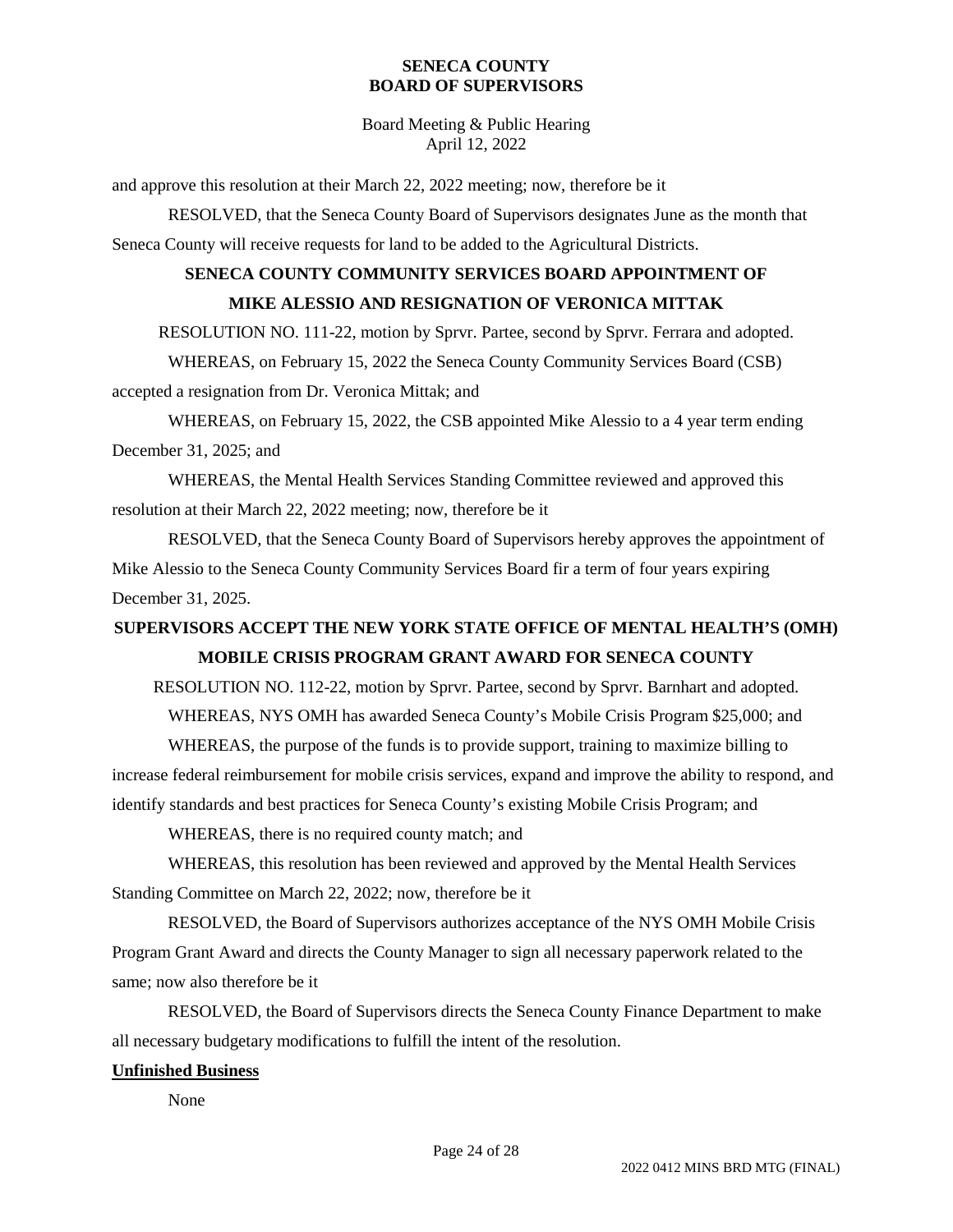Board Meeting & Public Hearing April 12, 2022

#### **New Business**

Petitioner: Dustin Parker, member of Cayuga Nation Heron Clan. Does the Board of Supervisors stand with the traditional and rightful leadership under Chief Sam George; or do they stand with Clint Halftown's and his followers. Mr. Parker was asked to attend the Indian Affairs Standing Committee meeting on April 26, 2022.

Petitioner: Robert Lynch, Councilman for the Town of Enfield, Tompkins County. Mr. Lynch thanked the Board of Supervisors for supporting a real property tax waiver (10%) for volunteer firefighters and ambulance workers. He said Enfield has a terrible problem with recruitment of volunteers and he is seeking similar support from Tompkins County.

**RULE 29:** Sprvr. Rhinehart moved the passage of Rule 29 by a two-thirds vote of the majority of Board members present, to introduce all and any new business brought before the board.

## **BOARD OF SUPERVISORS APPLIES FOR 2020 HAZMAT GRANT**

RESOLUTION NO. 113-22, motion by Sprvr. Rhinehart, second by Sprvr. Hayes and adopted.

WHEREAS, the New York State Division of Homeland Security and Emergency Services announced the 2020 Regional Hazardous Materials Grant on March 29, 2022; and

WHEREAS, this grant is a targeted, noncompetitive grant for \$110,600.00; and

WHEREAS, the proceeds from this grant are to be used to enhance the HAZMAT response capability of Regional Hazmat Teams in New York State; and

WHEREAS, Seneca County is a member of the Finger Lakes Regional HAZMAT Team, along with Ontario, Wayne and Yates counties in a collaborative effort to provide hazardous materials response and emergency rescue capability; and

WHEREAS, this grant requires no local match and the application is due on May 5th, 2022; and

WHEREAS, this Resolution was brought from the floor by a two-thirds majority vote of the Board under Rule 29 of the Board of Supervisors Rules of Order; now, therefore be it

RESOLVED, that the Board of Supervisor's authorizes and directs the County Manager to sign any and all documents necessary to apply for the 2020 Regional Hazardous Materials grant.

# **SUPERVISORS AUTHORIZE APPLICATION FOR DEPARTMENT OF HOMELAND SECURITY CYBER SECURITY GRANT APPLICATION**

RESOLUTION NO. 114-22, motion by Sprvr. Rhinehart, second by Sprvr. Partee and adopted.

WHEREAS, the NYS Division of Homeland Security and Emergency Services (DHSES) is making federal funding available to support the advancement of cyber security preparedness capabilities within New York State's local governments and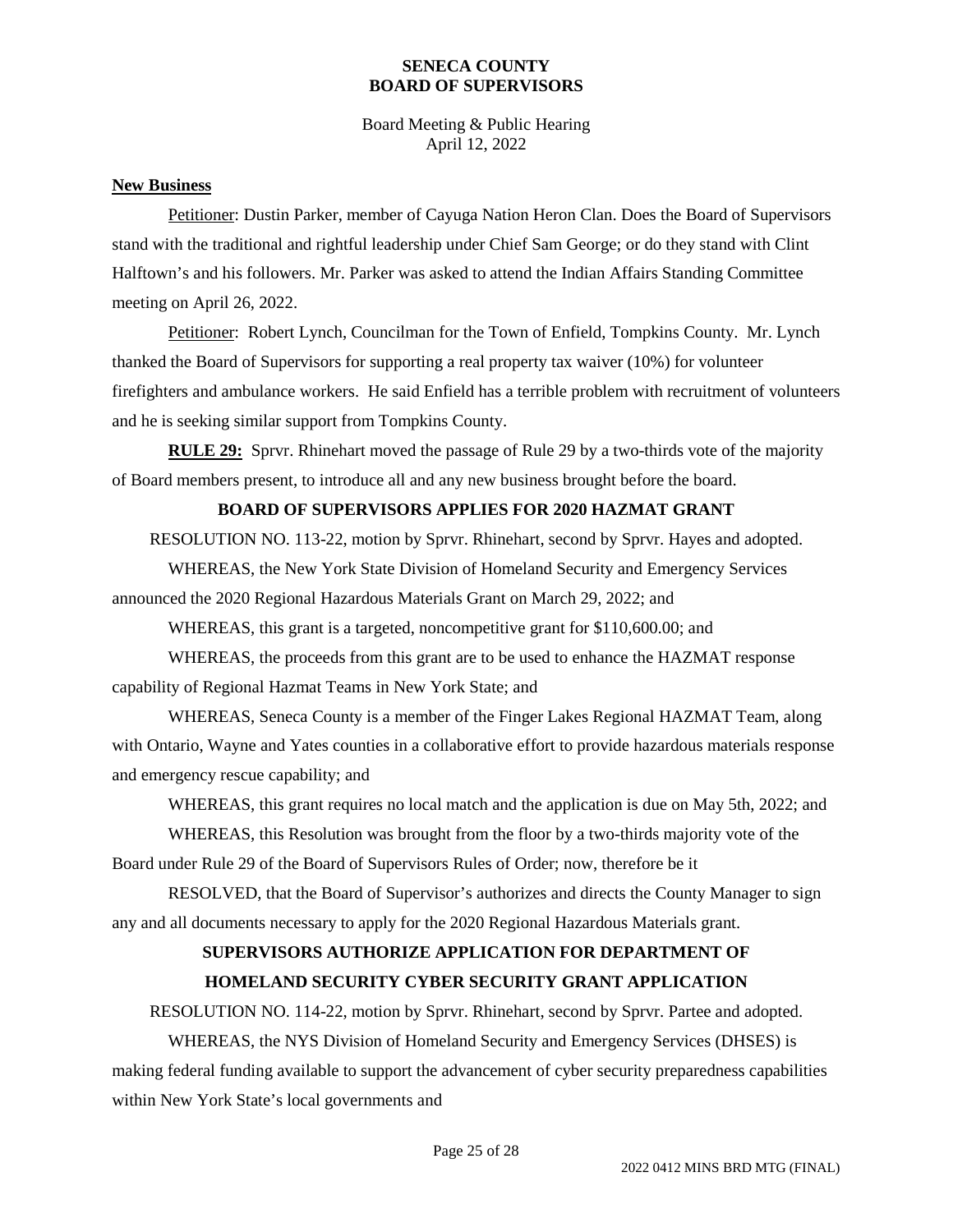## Board Meeting & Public Hearing April 12, 2022

WHEREAS, the grant provides up to \$50,000 to the Information Technology Department with no

local match; and

WHEREAS, the primary objectives of this grant opportunity are as follows:

- 1. To provide New York State local jurisdictions with the resources and equipment necessary to prevent disruption of the confidentiality, integrity, and availability of their information systems.
- 2. To assess cyber security risks, identify vulnerabilities and determine capability gaps with the focus of allocating resources to address the most critical needs.
- 3. To ensure that local jurisdictions are equipped with the knowledge and resources necessary for providing cyber security awareness training to their staff in support of good cyber hygiene at the user level.
- 4. To develop actionable cyber security plans that focus on response and immediate remediation to a cyber incident.
- 5. To encourage the participation in established cyber security support networks and utilization of the vast amount of resources available to local governments;

And

WHEREAS, the application deadline for the Grant is May 5th, 2022; and

WHEREAS, this Resolution was brought from the floor by a two-thirds majority vote of the

Board under Rule 29 of the Board of Supervisors Rules of Order; now, therefore be it

RESOLVED, that the Board of Supervisor's authorizes and directs the County Manager to sign any and all documents necessary to apply for the Department of Homeland Security Cyber Security Grant.

# **AUTHORIZE BID SOLICITATION FOR SENECA COUNTY DEPARTMENT OF HUMAN SERVICES PHASE III RENOVATIONS**

RESOLUTION NO. 115-22, motion by Sprvr. Kronenwetter, second by Sprvr. Barnhart and adopted.

WHEREAS, the Department of Human Services has undertaken a departmental restructuring; and

WHEREAS, the Department of Human Services desires to proceed with Phase III of alterations and improvements to its space to provide for greater productivity and improved service to the public; and

WHEREAS, the Superintendent of Facilities has been working with John Snyder Architects, 700 Cascadilla Street, Ithaca, NY 14850 on progressing the Facilities Master Plan (FMP) and has developed a design concept to achieve the immediate needs of the Department of Human Services; and

WHEREAS, the cost of said alterations is eligible for anticipated federal and state reimbursement at approximately 62%; and

WHEREAS, these alterations will represent continuation of the initial two phases in resuming completion of the County's Facilities Master Plan; and

WHEREAS, funding is available in the 2022 Department of Human Services Budget for the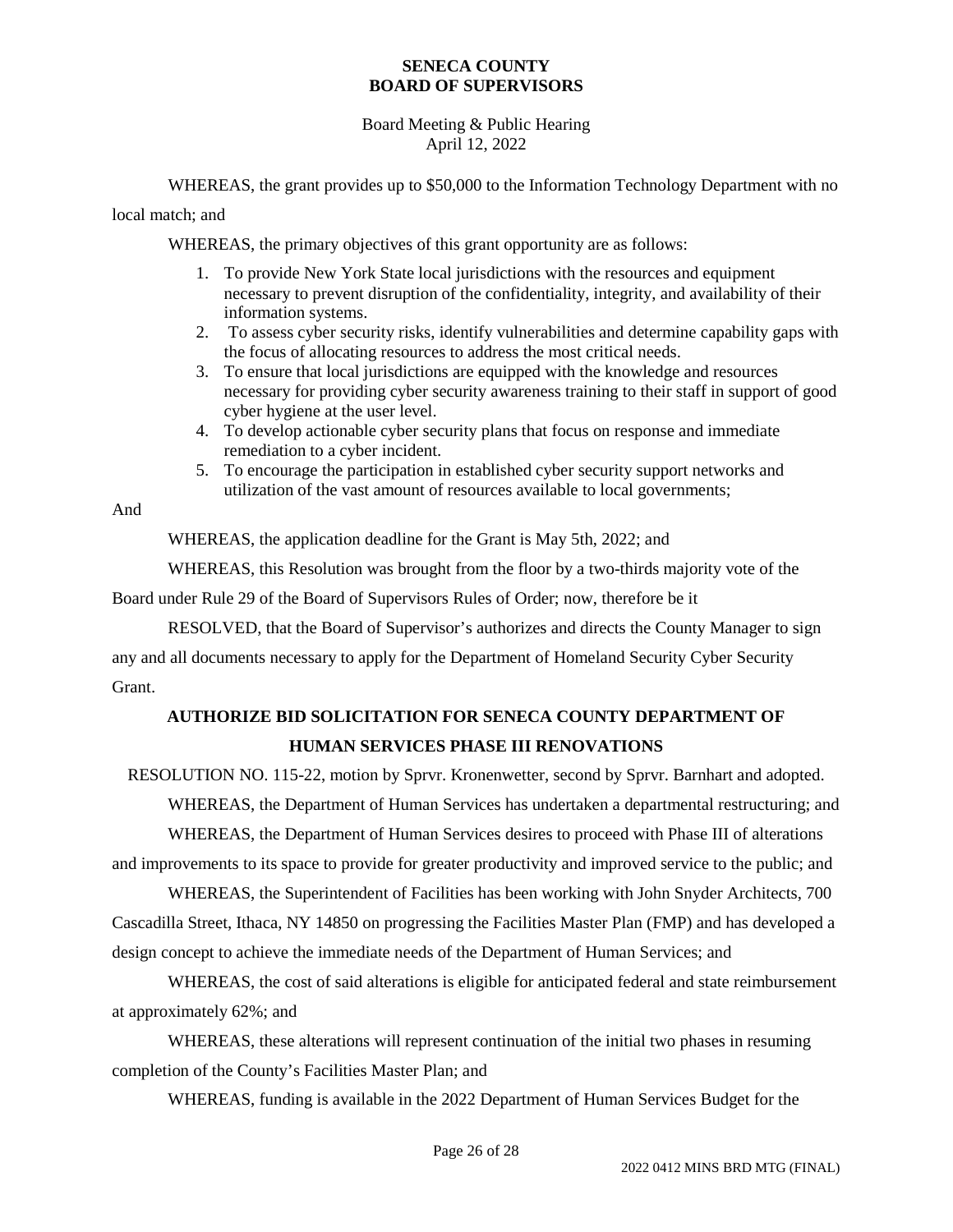Board Meeting & Public Hearing April 12, 2022

Phase III renovations in Account No. 106010-44615; and

WHEREAS, this Resolution was brought from the floor by a two-thirds majority vote of the Board under Rule 29 of the Board of Supervisors Rules of Order; now, therefore it be

RESOLVED, that the Seneca County Board of Supervisors authorizes the solicitation of bids for Phase III of the DHS Renovations; and be it further

RESOLVED, that the Director of Finance is authorized to make any necessary budget and accounting adjustments to affect the intent of this resolution.

# **SUPERVISORS AUTHORIZE TIME SENSITIVE REPAIRS TO PUMP STATION AT SPRING MEADOWS**

RESOLUTION NO. 116-22, motion by Sprvr. Hayes, second by Sprvr. Barnhart and adopted.

WHEREAS, time sensitive repairs are necessary at the Spring Meadows Pump Station; and

WHEREAS, New York State General Municipal Law Section 103 (4) provides a framework for unforeseen occurrences or conditions whereby circumstances affecting public buildings, public property or the life, health, safety or property of the inhabitants of a political subdivision or district therein, that require immediate action which cannot await competitive bidding or competitive offering; and

WHEREAS, a quote has been received from Blue Heron Construction in the amount of \$44,300; and

WHEREAS, funding is available in Account No. 338110-54220; and

WHEREAS, this Resolution was brought from the floor by a two-thirds majority vote of the Board under Rule 29 of the Board of Supervisors Rules of Order; now, therefore be it

RESOLVED, that the Seneca County Board of Supervisors authorizes repairs to be undertaken by Blue Heron Construction in an amount not to exceed \$44,300 pursuant to Section 103(4) of New York State General Municipal Law.

# **BOARD OF SUPERVISORS AUTHORIZE HIRING ABOVE START RATE FOR HEAD JAIL NURSE POSITION EFFECTIVE IMMEDIATELY**

RESOLUTION NO. 117-22, motion by Sprvr. Ferrara, second by Sprvr. Brownell and adopted.

WHEREAS, the current Head Jail Nurse at the Seneca County Law Enforcement Center (Jail) has tendered their resignation effective April 10, 2022; and

WHEREAS, advertising efforts have been ongoing for over a year for qualified Registered Professional Nurses at the Jail with little success; and

WHEREAS, due to recruiting difficulties, the Personnel Officer recommends that the Head Jail Nurse position (#805400001) be filled at a salary above the start rate, in order to attract and retain skilled